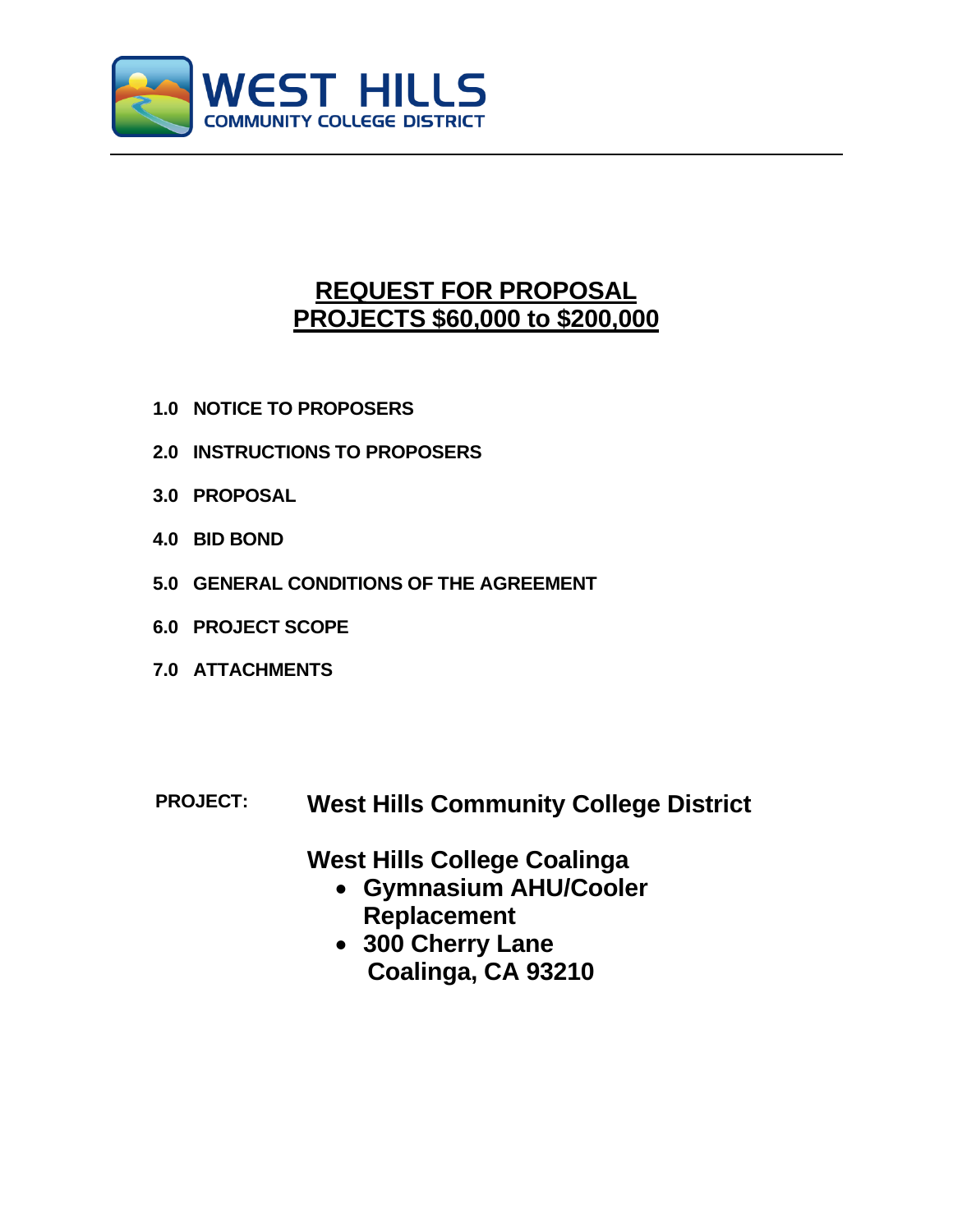# **1.0 NOTICE TO PROPOSERS Request for Proposal**

# **DATE: February 4, 2022**

- **TO:** Qualified Proposers
- **FROM:** Shaun Bailey West Hills College Coalinga 300 Cherry Lane. Coalinga, CA 93210

# **PROJECT: Gymnasium AHU/Cooler Replacement Project**

 West Hills College Coalinga West Hills Community College District

**PROJECT DESCRIPTION:** This project will require the removal and replacement of the existing Scott Springfield AHU/Cooler at the Gymnasium Building. The Contractor will include all labor, materials, equipment and necessary rigging to complete the work.

# **LICENSE REQUIRED: C-20**

**PROPOSAL DATE/TIME: February 23, 2022 at 2:00pm**

**PROPOSAL LOCATION:** West Hills College Coalinga 300 Cherry Lane Coalinga, CA 93210 Attn: Shaun Bailey, Director, Maintenance/Operations

# **BID SECURITY BOND:** Required 10% Bid Bond if proposal is \$15,000 or over.

**PERFORMANCE AND PAYMENT BOND:** Required if proposal is \$25,000 or over.

**PREVAILING WAGE PROJECT: Yes**

# **CONTRACT DOCUMENTS AND SPECIFICATIONS MAY BE OBTAINED AT ADDRESS BELOW:**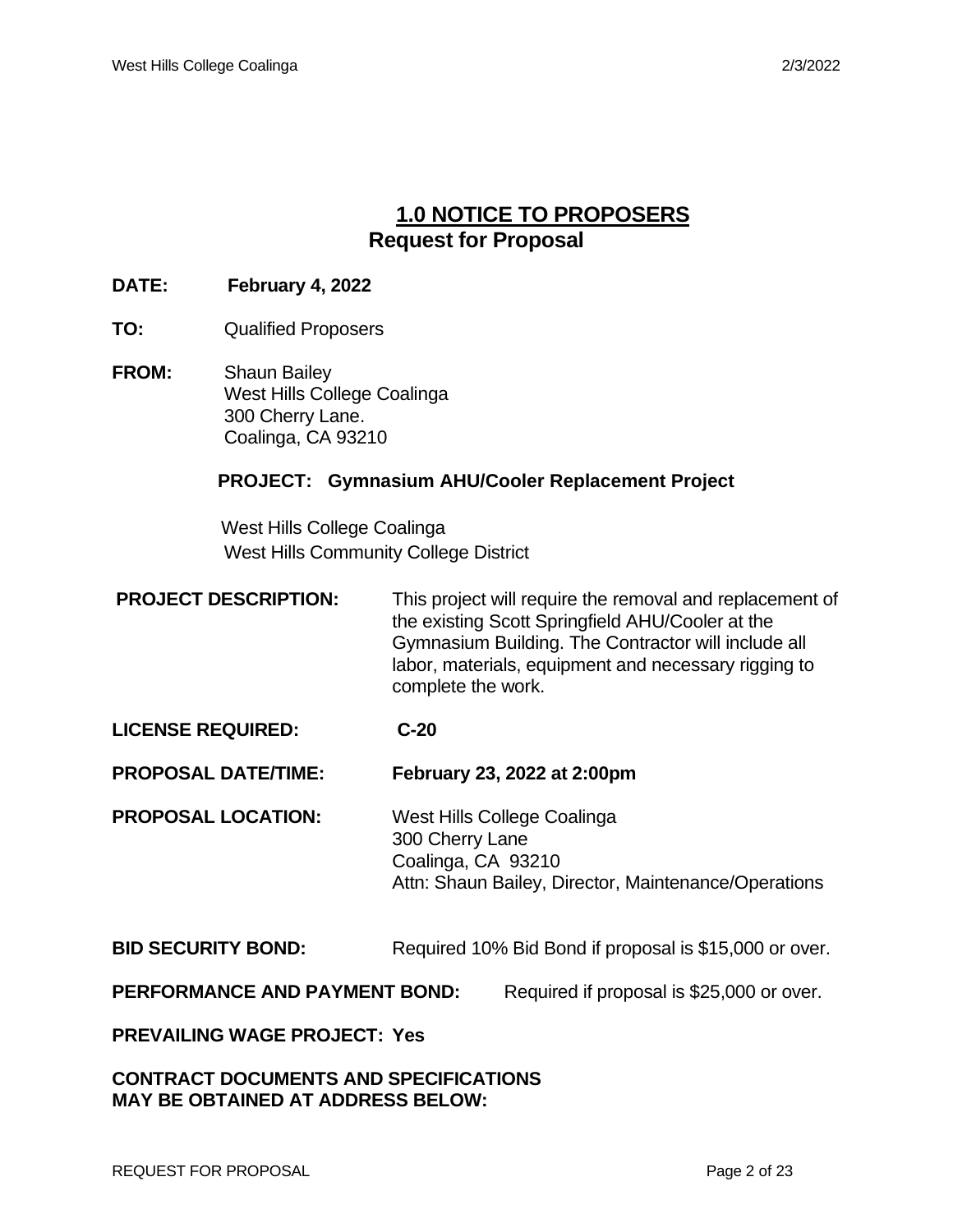# **CONTACT PERSON:** Shaun Bailey (559) 934-2254 E-mail: [shaunbailey@whccd.edu](mailto:shaunbailey@whccd.edu)

# **MANDATORY SITE VISIT: February 14, 2022 at 11:00am. West Hills College Coalinga M&O Building**

# **2.0 INSTRUCTIONS TO PROPOSER**

#### PART 1 - GENERAL

#### A. SECURING DOCUMENTS:

- 1. Contractors obtaining these plans and project manual for the purpose of submitting proposals for this work shall notify the District of their intentions, together with mailing address and telephone number, so they may be fully advised of any addenda to the construction documents being figured, or of any corrections, additions or omissions. Failure to so notify the District will make the contractor liable for the inclusion of all information according to the addenda in this contract, whether received or not.
- 2. Construction documents will not be issued to contractors who are not licensed to do business in the State of California, and the District will not consider or accept any proposal or proposals from such contractors.
- 3. Proposers shall have a generally recognized record for satisfactory execution of contracts of a similar size and character.

#### B. EXAMINATION OF PROPOSAL DOCUMENTS:

1. Each proposer shall examine the proposal documents carefully prior to date for receipt for proposals, shall make written request for interpretation and/or correction of any ambiguity, inconsistency or error therein which he may discover. Any interpretation and/or correction will be issued as an Addendum. Only a written

interpretation and/or correction by Addenda shall be binding. No proposer shall rely upon any interpretation and/or correction given by any other method.

- 2. By submitting a proposal, the proposer implies that he has thoroughly investigated and is satisfied as to the character quality and quantities of work to be performed and materials to be furnished, and as to all the stipulations and requirements of the Contract and construction documents.
- 3. The Proposer shall diligently investigate existing conditions to ascertain work required and include all necessary cutting and patching and refinishing in his proposal. He shall provide for and exercise every precaution to protect the existing facilities against dust, dirt, water, trash, interruption of personnel activities, etc., due to operations under this Contract.
- 4. The District will not be responsible for any omissions, errors, etc., which may result from the Contractor's procurement of incomplete documents. It shall be the Contractor's responsibility to review and ascertain all of the required work, materials, etc., to be provided by him in performing all work as required and/or called for by the Contract Documents.

# C. INTERPRETATION OF DOCUMENTS:

Should a proposer find discrepancies in, and/or omissions from the drawings and specifications, and/or should he be in doubt as to their meaning, he shall at once notify the District and should it be found necessary, a written addendum or clarification will be sent to all Proposers. The District will not be responsible for oral instructions.

1. Questions during proposal period shall be submitted in writing to Shaun Bailey. Email or Fax copies will be accepted.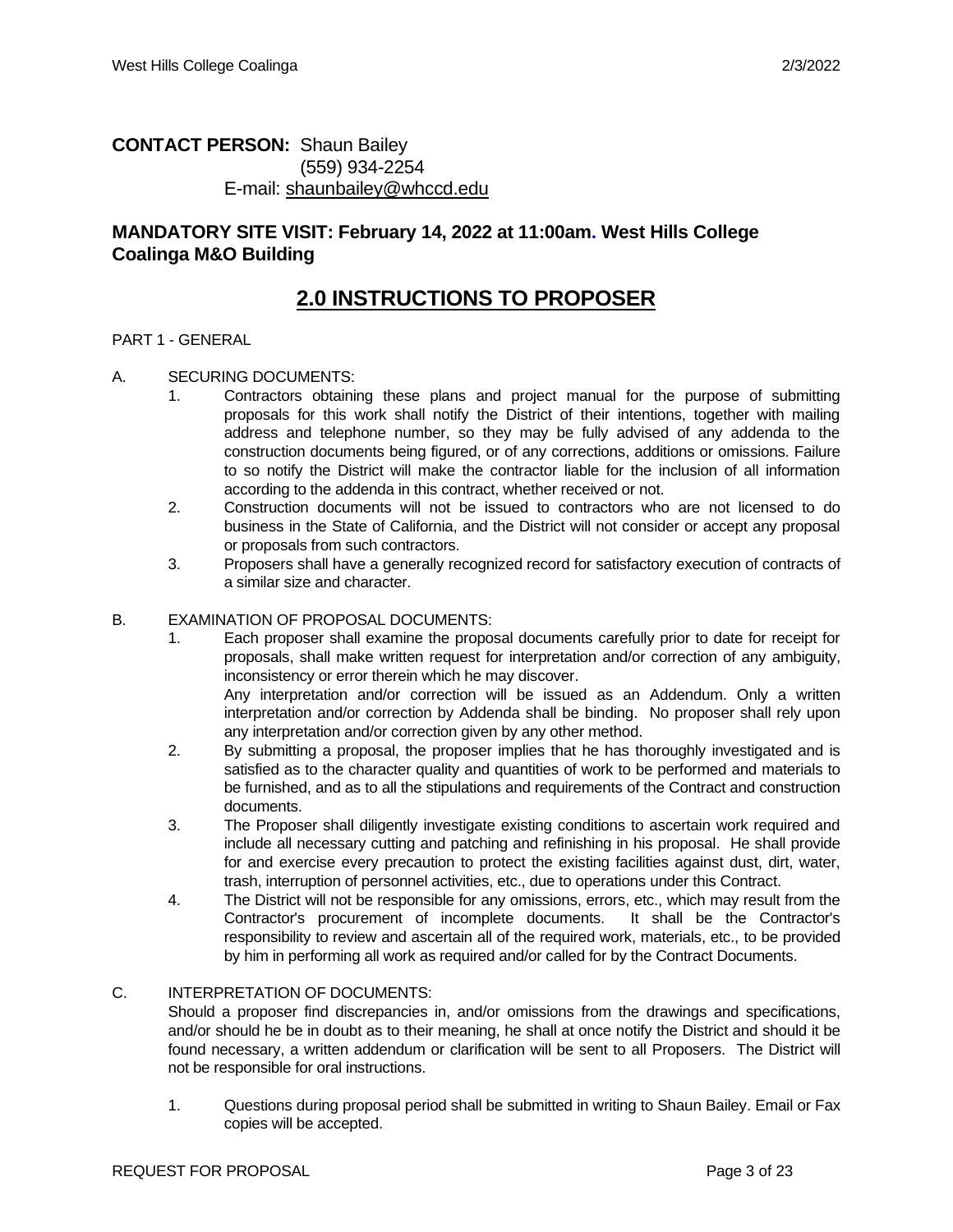- 2. No questions will be answered two **(2)** working days prior to proposal opening. **(C.O.B. 02/21/2022)**
- 3. E-mail questions will be accepted within the above time limits. [shaunbailey@whccd.edu](mailto:shaunbailey@whccd.edu)

### D. PROPOSALS:

Proposals to receive consideration shall be made in accordance with the following instructions:

- 1. Proposals shall be made upon the proposal forms, properly executed and with all items filled out; numbers shall be stated both in writing and in figures. The complete proposal form shall be without alterations to content, form, and scope project; and the signatures of all persons signing shall be in longhand.
- 2. Alternate proposals will not be considered unless called for. No oral, telegraphic or telephonic proposals or modifications will be considered.
- 3. Before submitting proposals for this work, including RFP's, each proposer will be held to have examined the project premises and satisfied himself as to the existing conditions under which he will be obliged to operate, and that no changes will be made subsequently in this connection or in behalf of the Contractor for any error or negligence on his part, and he shall include in the proposal a sum to cover the cost of all items included in the contract and/or subsequent RFP's. No additional cost will be considered for price increases of any materials, labors, methods and/or procedures. The Contractor shall make allowances for any and all price changes occurring during this project from proposal through final completion and project acceptance by District.
- 4. Proposals will be delivered to the District at locations and time noted on "Bid Proposal" on or before the day and hour set for the opening of proposals. Proposal forms shall be enclosed in an envelope and bear the title of work and the name of the proposer. It is the sole responsibility of the proposer to see that his proposal is received in proper time and location. Any proposal received after the scheduled closing time for receipt of proposals will be returned to the proposer. Emailed or Faxed Proposals are acceptable as well. Email proposals to [shaunbailey@whccd.edu](mailto:shaunbailey@whccd.edu) of fax to 559-934-2874.
- 5. Each proposer shall include with Proposal a Non-Collusion Affidavit, Prevailing Wage Compliance Certificate, required bond documents, and Certification of Workmen's Compensation to be executed by proposer and submitted with proposal. Form is included in "Bid Proposal" section. Form shall be fully executed and included with Proposal.
- 6. General Information:
	- a. The District reserves the right to reject any or all proposals and/or waive any irregularities or informalities in any proposals and/or in the proposals process.
	- b. The District has determined the general prevailing rate of per diem wages in the locality in which this work is to be performed for each craft or type of worker needed to execute this Contract. These rates are available on the Internet at the following address: [www.dir.ca.gov/DLSR/statistics\\_research.html.](http://www.dir.ca.gov/DLSR/statistics_research.html) Copies may be downloaded by the Contractor.
	- c. The schedule of per diem wages is based upon a working day of eight hours. The rate for holiday and overtime work shall be at least time and one half.
	- d. It shall be mandatory upon the Contractor to whom the Contract is awarded (Contractor), and upon any subcontractor under him, to pay not less than the specified rates to all workers employed by them in the execution of the Contract. It is Contractor's responsibility to determine any rate change which may have or will occur during the intervening period between each issuance of written rates by the Director of Industrial Relations.
	- e. If awarded, proposal will be awarded to the lowest qualified proposal.

# E. WITHDRAWAL OF PROPOSAL: Proposals may be withdrawn by the Proposer prior to, but not later than, the time fixed for opening of proposals.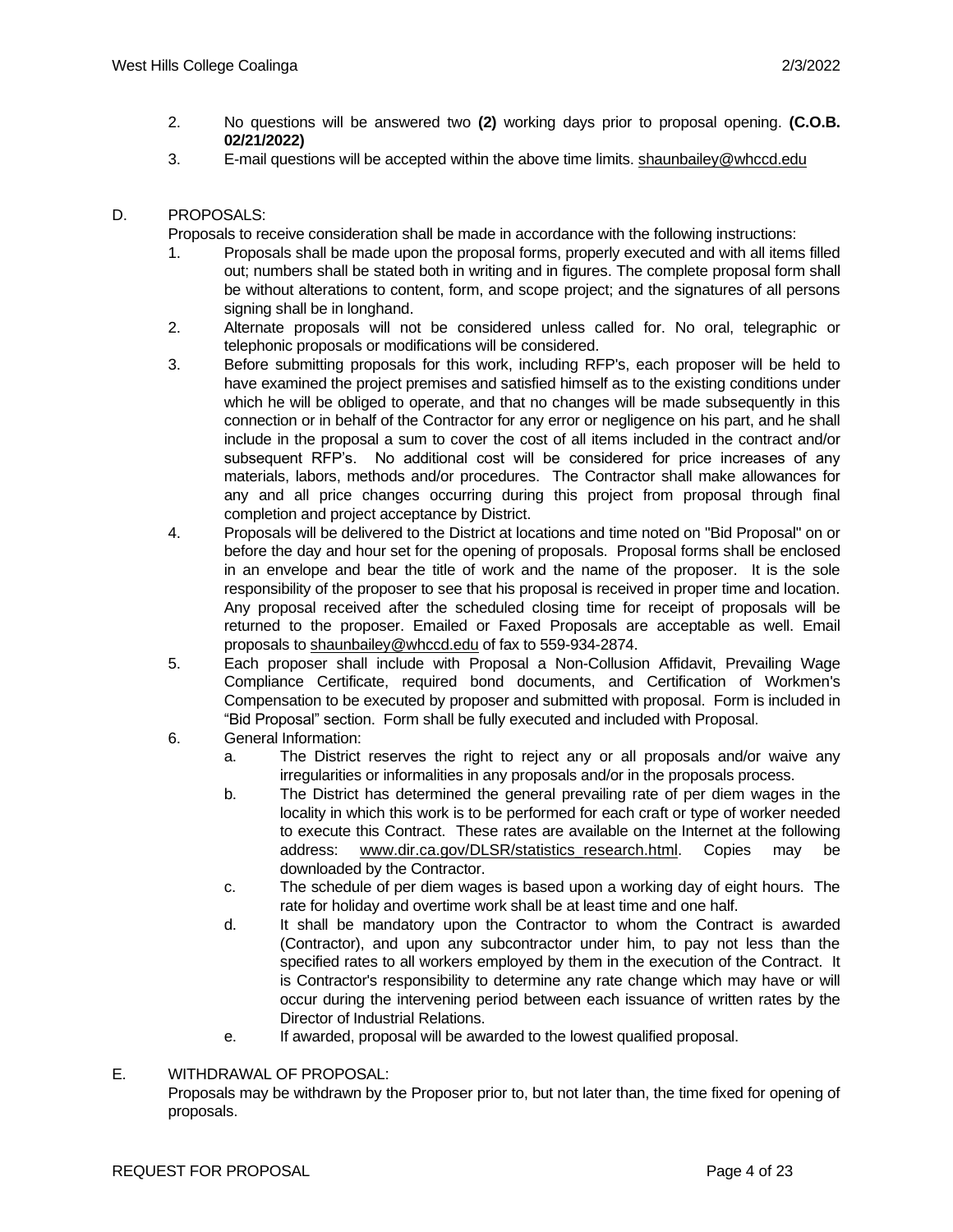#### F. CORPORATION AS PROPOSER:

In case a proposal is submitted by a corporation, it shall be signed in the name of such corporation by a dully authorized officer or agent thereof.

## G. SALES TAXES:

Sales taxes and any or all taxes and any other City, County, State, or Federal, except property taxes shall be included in the proposal. All proposals shall include all license fees, permit fees, and other fees to complete this project. See herein for permits, inspections, and assessments required for this project.

#### H. ADHERENCE:

No proposal will be considered that does not strictly adhere to all requirements of these instructions to Proposers.

#### I. PROPOSALS TO BE ACCEPTED BY DISTRICT:

The successful contractor shall be determined by the lowest total aggregate proposal of any or all proposals accepted by the District. The District reserves the right to select the proposals and/or aggregate of proposals it deems advantageous to the District.

#### J. AWARD OR REJECTION OF PROPOSALS:

The contract shall be awarded to the responsible proposer complying with these instructions. The District reserves the right to reject any and all proposals and to waive any informality or irregularity in proposals received. The award, if made, will be made within sixty (60) calendar days after the opening of the proposals.

#### K. EXAMINATION OF SITE:

The Proposer shall carefully examine the site of the contemplated work prior to submitting a proposal and shall have satisfied himself as to the existing conditions and the conditions under which he will be obligated to operate, and/or that will in any manner affect the work under the contract. No allowance will be made subsequently in this connection for items that could be reasonably be inferred to be required to complete project scope from a careful examination of site of the contemplated work.

#### L. ADDENDA AND BULLETINS:

Any addenda or bulletin items issued during the time of proposals shall be an integral part of the Contract Documents used by the Proposer for the preparation of his proposal, all items of addenda and/or bulletins shall be included in the Proposal and shall be made part of the Contract. Delivery of any Addenda or Bulletin in person to the individual or to a member of the firm or to an officer of the corporation for whom it is intended, delivery by mail to the last known business address of the Contractor, or fax transmittal with telephone confirmation of complete receipt and or email will be considered to be proper service of said documents.

# M. PERMITS, INSPECTIONS AND ASSESSMENTS, ETC.: No building permits required for this project. List of fees/assessments:

1. None.

## N. FORMAL PROTEST OF PROPOSAL:

Any proposer submitting a proposal to the District or a third party may file a protest against District awarding contract on this project provided that protestor meet all of the following requirements:

- 1. Protest shall be submitted in writing and received on or before 72 hours after proposal opening time. Protest received after that shall not be recognized.
- 2. Protest of any proposals shall be filed and received by the Chief Business Officer, of the District by certified mail or by personal delivery during normal working hours, for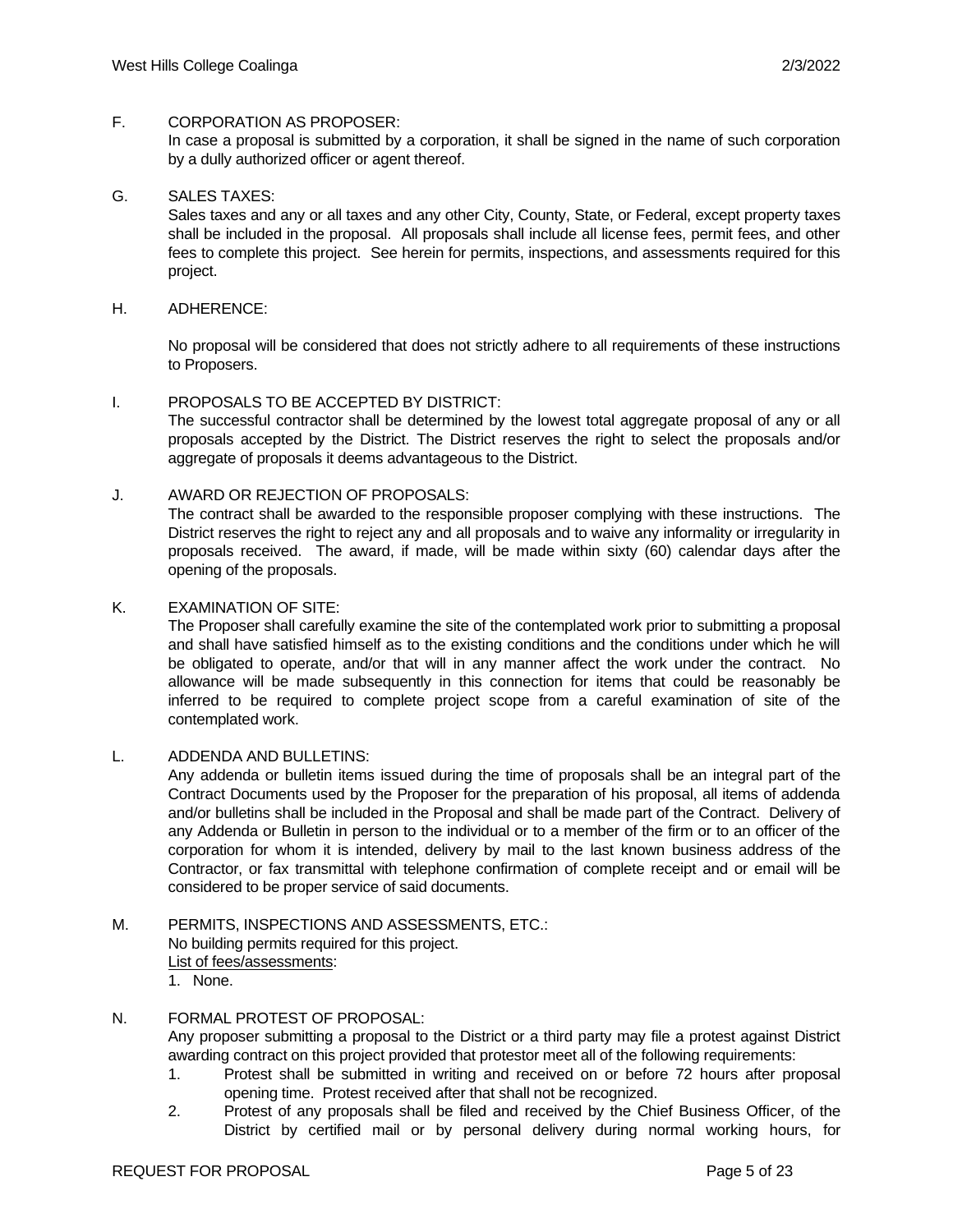administrative appeal.

- 3. Protest Submittal shall contain the following:
	- a. The written proposal protest sets forth, in detail, all grounds for the proposal protest, including without limitation all facts, supporting documentation, legal authorities and argument in support of the grounds for the proposal protest; any matters not set forth in written proposal protest shall be deemed waived. All factual contentions must be supported by competent, admissible and creditable evidence.
	- b. Name, address, phone number of person(s), company and/or organization that is making protest and name of project protest is for.
- 4. Any proposal protests not conforming to the foregoing shall be rejected by the Owner as invalid. Provided that a proposal protest is filed in conformity with the foregoing, the Owner's Chief Business Officer or such individual(s) as may be designated by the Chief Business Officer, in his discretion, shall review and evaluate the basis of the proposal protest, and shall provide a written decision to the proposer submitting the proposal protest concurring with or denying the proposal protest. The written decision of the Chief Business Officer shall be considered an administration appeal.
- **5.** The protest decision by the Chief Business Officer may be appealed to the Board of Trustees as a judicial appeal. This request must be filed with the Chief Business Officer within 72 hours of receipt of the written decision of the Chief Business Officer. Said appeal shall be accompanied with reason for appeal. The judicial appeal will be calendared within 31 days or less of receipt. The final decision of the Board of Trustees is not subject to arbitration, mediation or reconsideration/appeal.

### O. STARTING WORK:

All documents shall be submitted and approved prior to starting work. Failure to provide complete information prior to days indicated shall be considered non-responsive, bid bond will be forfeited, and Contractor shall be declared in default.

- 1. All insurance certificates 10 days- Following award
- 2. Proof of Contractor's/Subcontractor's license 10 days -Following award
- 

3. Start work 5 days from notice to proceed and/or purchase order

### PART 2 - PERFORMANCE OF WORK UNDER CONTRACT

### A. SUPERVISION:

The General Contractor and all subcontractors engaged by general contractor will be required to designate one responsible on-site person with authority to receive directions and issue instructions for the orderly prosecution of the work.

- B BUILDING CODE REQUIREMENTS:
	- 1. All work performed under this Contract shall conform to the applicable portions and editions of the following current codes:
		- a. California Building Code--CCR, T24 Parts 1-9.
		- b. Public Health Code of the California State Department of Public Health and Local Health Department.
		- c. California Occupational Safety and Health Act (CAL/OSHA).
		- d. Rules and regulations of the State and Local Fire Marshals.
		- e. Safety Orders of the Industrial Accident Commission, State of California.
		- f. National Electric Code.
		- g. Uniform Plumbing Code.
		- h. All laws governing the employment of labor, posting of minimum wage rates, and accident prevention.
		- i. Americans with Disabilities Act, Federal law.
	- 2. Requirements of enforcing authorities may supersede requirements of the above laws and regulations, and nothing in the Contract Documents shall be construed to permit work not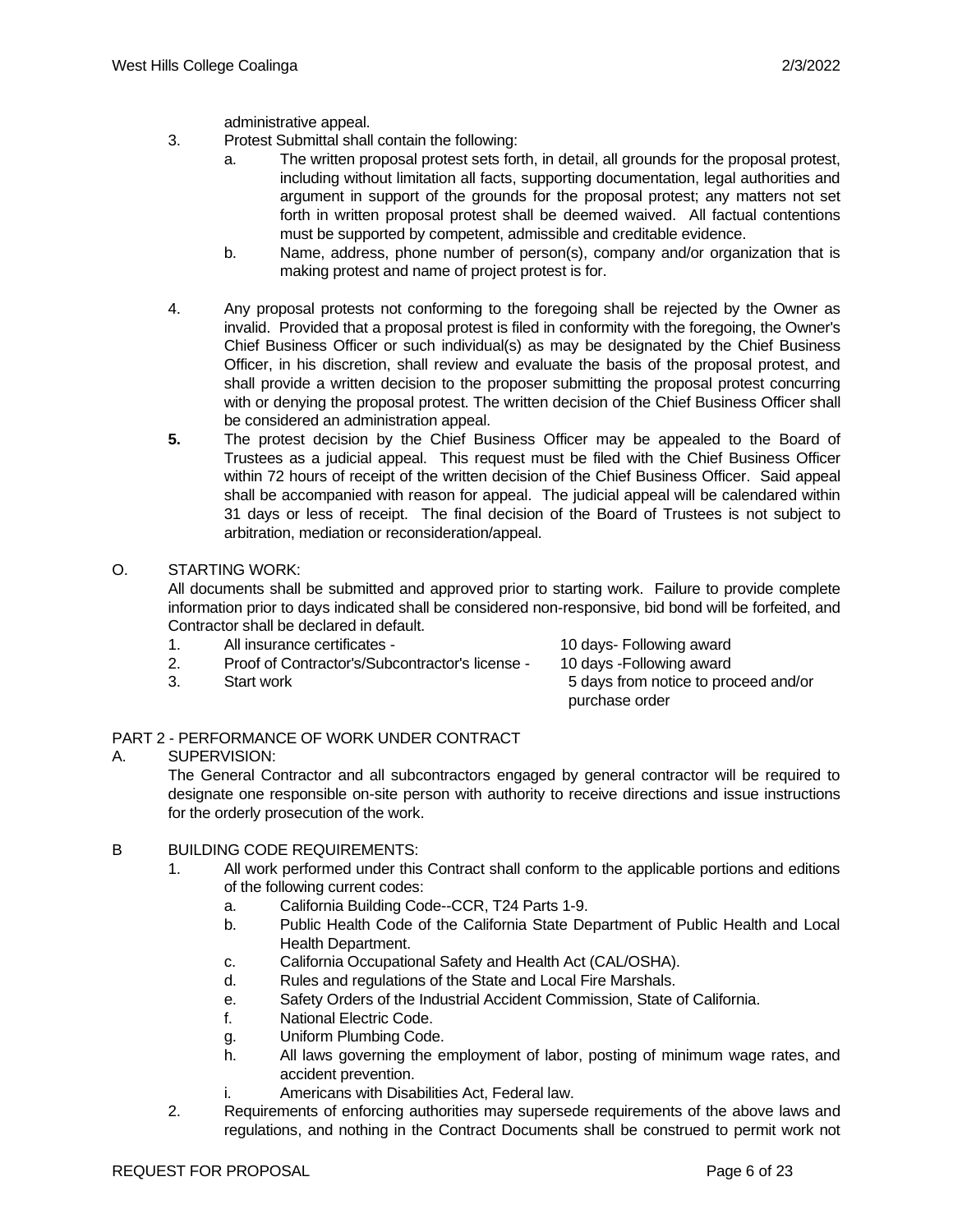conforming to applicable codes.

3. All of the above laws and regulations are as much a part of this contract as if they were incorporated in their entirety herein.

### C. BID AND PAYMENT BOND:

General Contractor shall take out and maintain Bid and Labor/Payment bonds as indicated herein. The Bond requirement will vary based on the project proposal. The following criteria will determine Bond Requirements.

- 1. Bid Bond/Security. Proposals shall be accompanied with a Bid security 10% of project amount for all contacts \$60,000 or more.
	- a. Each bid/proposal shall be accompanied by a bid security pursuant to Public Contracts Code 20674, in cash, a certified or cashier's check, or bid bond in an amount not less than 10 percent of the total bid price payable to the Owner. The bid security shall be given as a guarantee that if awarded the contract the bidder will execute and return the Construction Agreement within 10 working days after award of the contract and will furnish on the prescribed forms a satisfactory Payment
	- b. (labor and material) Bond and separate Performance Bond, in accordance with the Contract Documents and Civil Code Section 3248, and certificates evidencing that the required insurance is in effect in the amounts set forth in the Contract Documents. In case of refusal or failure to timely execute the Construction Agreement and furnish the required bonds and insurance certificates, the bid security shall be forfeited to the Owner. If the bidder elects to furnish a bid bond as its bid security, the bidder shall use the bid bond form included in the Contract Documents, unless the Owner elects to waive the use of the form provided, in its sole discretion.
- 2. Payment and Performance Bond. 100% of contract amount for all contracts \$60,000 or more.
	- a. The Payment and Performance Bonds which the successful bidder as Contractor will be required to execute are included in the Contract Documents and should be carefully examined by the bidder. The Payment Bond shall be in an amount not less than 100 percent of the amount of the contract in accordance with Civil Code Section 3248. The successful bidder as Contractor will also be required to furnish a separate Performance Bond in the amount of 100 percent of the contract amount. Sufficient bonds shall be fully executed and returned to Owner with the executed Construction Agreement.

#### D. INSURANCE REQUIREMENTS:

- 1. Evidence of Insurance: Before the work is started, the Contractor shall forward to the District Certificates of Insurance and all the Contractual Liability coverage called for in the Contract Documents is in force, and specifically covers this particular Contract with the Owner, including the hold harmless requirements. In addition, the Certificates shall contain the following:
	- 1) "No cancellation of this policy or endorsement of same shall be effective until; until the thirtieth (30th) day following the receipt of notice of such cancellation of the policy or endorsements by the Owner."
	- 2) Certificates of Insurance shall contain transcripts from the policies authenticated by the proper office of the Insurer, evidencing in particular those insured, the extent of the insurance, the location of and the operations to which the insurance applies, the expiration date and the thirty (30) day NOTICE OF CANCELLATION CLAUSE.
	- 3) Acceptance of the Certificates of Insurance shall not relieve or decrease the liability of the Contractor.
	- 4) In the absence of contrary written instructions from the District, the Contractor at the Contractor's expense, shall obtain and maintain insurance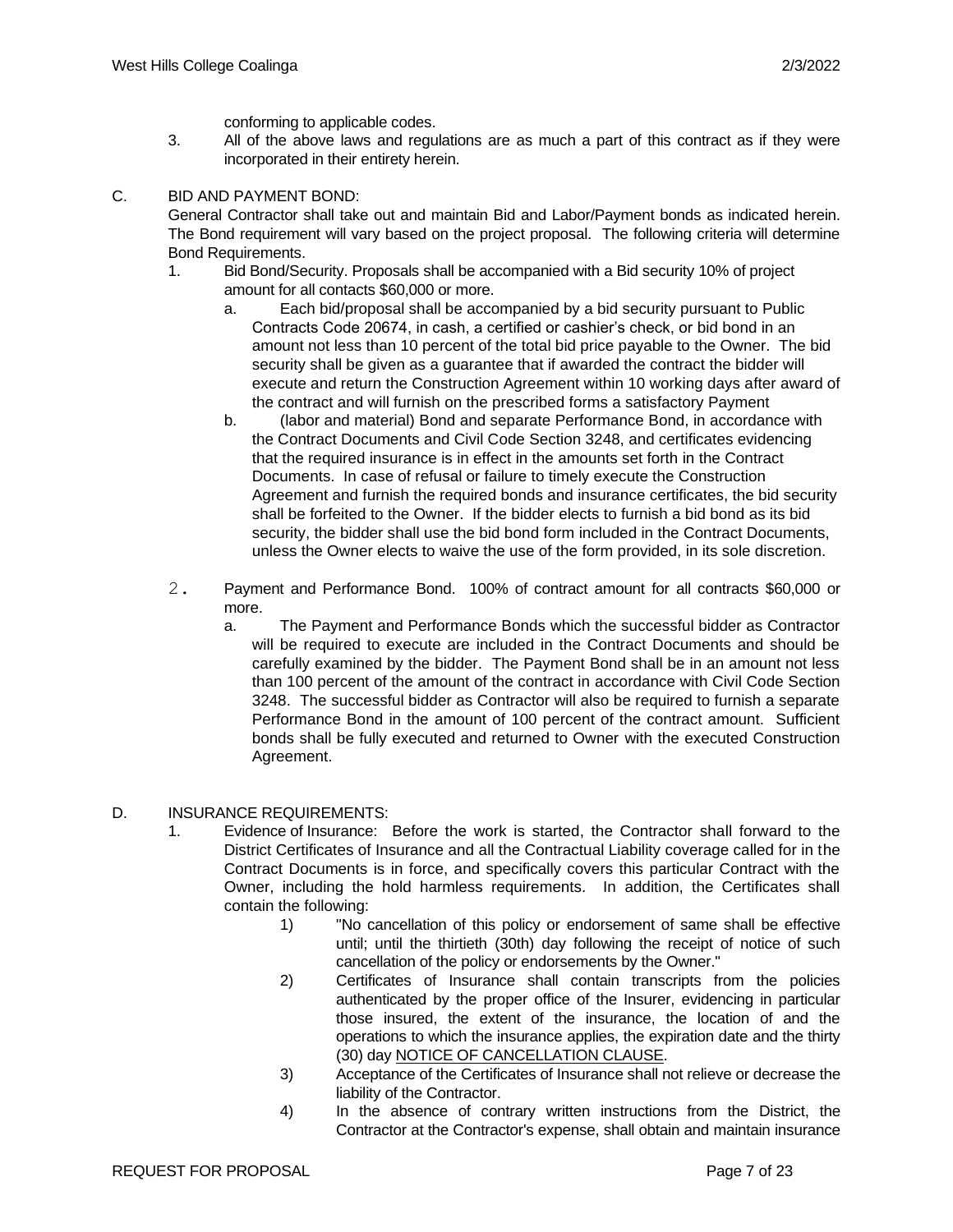at all times during the prosecution of the Contract, in companies and through agencies approved by the District, and with limits not less than those stated hereinafter.

- 5) The Contractor shall not commence work under this Contract until he has obtained and paid for all insurance required herein and such insurance has been approved by the Owner, nor shall the Contractor allow any Subcontractor to commence work on his Subcontract until such insurance required of the Subcontractor has been so obtained and approved.
- 2. Provide the following items with evidence of insurance for all insurance policies for this project: The insurance required must be written by a Best Key Rating Guide "A" or better rated carrier admitted to write insurance in the state where the work is located at the time the policy is issued.
- 3. Indemnification
	- a. To the fullest extent permitted by law, the Contractor shall indemnify and hold harmless the District and the Consultants and their employees from and against all claims, damages, losses and expenses, including attorneys' fees arising out of or resulting from the performance of the Work, provided that any such claim, damage, loss of expense is attributable to bodily injury to or destruction of tangible property (other than the Work itself) including the loss of use resulting there from but only to the extent caused in whole or in part by any negligent act or omission of the Contractor, any Subcontractor, anyone directly or indirectly employed by any of them or anyone for whose acts any of them may be liable, regardless of whether or not it is caused in part by a party indemnified hereunder.
	- b. In any and all claims against the District or the Consultants, or any of their employees by any employee of the Contractor, any Subcontractor, anyone directly or indirectly employed by any of them or anyone for whose acts any of them may be liable, the indemnification obligation under this Paragraph shall not be limited in any way by any limitation on the amount or type of damages, compensation or benefits payable by or for the Contractor or by any Subcontractor under workers compensation acts, disability benefit acts or other employee benefit acts.
	- c. The obligations of the Contractor under this Paragraph shall not extend to the liability of the consultants or any of their agents or employees arising out of 1) The preparation or approval of maps, drawings, opinions, reports, surveys, change orders, designs or specifications, or, 2) the giving of or the failure to give directions or instructions by the consultants or any of their agents or employees, provided such giving or failure to give is the primary cause of the injury or damage.
	- d. The Contractor to name the District, the consultants, its agents and employees as additional insured on the Contractor's policy or policies of comprehensive general liability insurance. Such insurance shall include products and completed operations and contractual liability coverages, shall be primary and non-contributing with any insurance maintained by consultants, or its agents and employees, and shall provide that the Consultant be given thirty days, unqualified written notice prior to any cancellation thereof.
- 4. Worker's Compensation Insurance

Contractor shall provide, during the term of this Contract, Worker's Compensation Insurance for all of his employees engaged in Work under this Contract, on or at the site of the project, and in case any of his work is sublet, Contractor shall require the Subcontractor to provide Worker's Compensation Insurance for all of his employees. Any class of employee or employees not covered by a Subcontractor's insurance shall be covered by the Contractor's insurance. In case any class of employees engaged in work under this Contract, on or at the site of the project, is not protected under the Worker's Compensation laws, Contractor shall provide or cause a Subcontractor to provide, adequate insurance coverage for the protection of those employees not otherwise protected. Contractor shall file, with the Owner, certificates of insurance.

a) The Worker's Compensation Insurance shall be written by a company California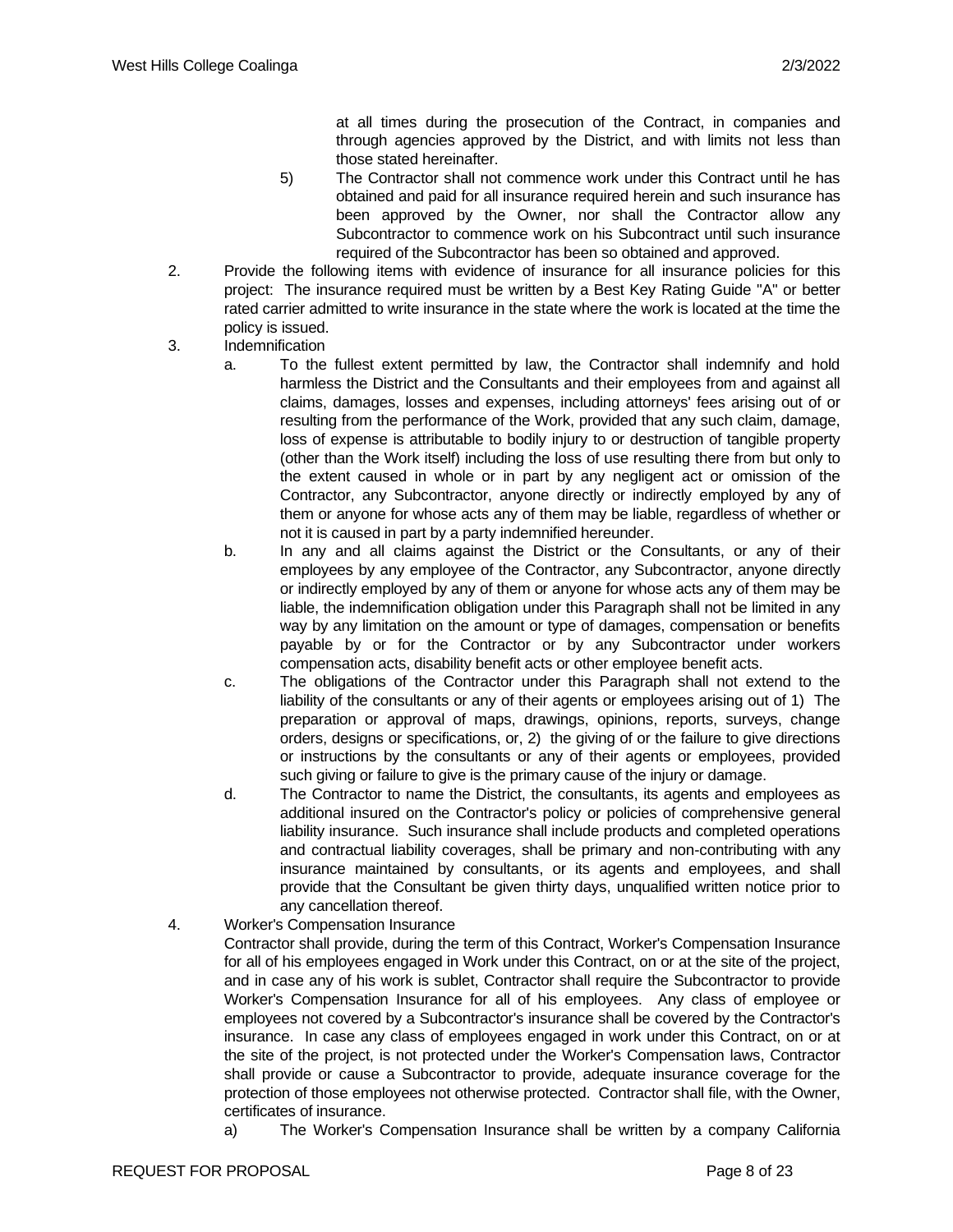admitted in the State of California, and shall be written for not less than the following, as established by the Owner, or greater if required by law.

- b) Provide employer's liability endorsements:
	- 1) State workers' compensation statutory benefits policy limits of not less than \$1,000,000.00.
	- 2) Employer's Liability policy limits of not less than \$1,000,000.00.
- 5. Comprehensive General Liability Insurance

Commercial General Liability Insurance in Contractor's name, with personal injury limits indicated herein for combined Single Limit per occurrence coverage and annual aggregate. The policy is to be on a Comprehensive General Liability form and must include Contractual Liability endorsed to specifically cover an Indemnity Agreement contained in the Contract. The Comprehensive General Liability coverage may be provided on an "occurrence" form or a "claims made" basis. If the coverage is on a "claims made" basis, the policy shall provide for a non-cancelable 5 year extended reporting period.

- a) The Contractor shall carry such public liability and property damage insurance that will protect the Contractor, Owner, Architect and Engineers from claims for damages for bodily injury, including accidental death, as well as for claims for property damages, which may arise from operations under the contract whether such operations be by the Contractor or by any Subcontractor or anyone directly or indirectly employed by either party. The limits of coverage shall be as stated herein.
- b) In the event that any suits, actions, or claims are brought against the Owner, Architect, and/or Architect's Consultants, money equal to the "claim amount may be withheld from payments due the Contractor under and by virtue of this contract as may be considered necessary by the Owner for such purpose. Money due the Contractor will not be withheld when the Contractor produces satisfactory evidence that adequate public liability and property damage insurance has been obtained.
- c) The policy shall include coverage for the following:
	- 1) Premises operations
	- 2) Contractual liability
	- 3) Products
	- 4) Completed operations
	- 5) Broad form PD and including X, C and U coverage
	- 6) Personal injury
	- 7) Owners, contractors protective
- 6. Automobile Liability Insurance: Automobile Liability Insurance with an Employer's Non-Ownership Liability Endorsement in the Contractor's name. Limits of liability shall not be less than amount indicated herein for Combined Single Limit per occurrence. Provide CSL, BI and PD coverage for owned, non-owned and hired autos.
	- a) Provide owned, non-owned and hired automobile insurance endorsement.
- 7. Insurance Schedule
	- a) Worker's Compensation Insurance per State of California policy limits of not less than \$1,000,000.00.
		- 1) Employer's Liability Endorsement \$1,000,000 min.
	- b) Comprehensive General Liability:
		- 1) Combined single limits for bodily injury and property damage:
			- \$1,000,000 Each Occurrence
				- \$2,000,000 Annual Aggregate
		- 2) Personal Injury, with Employment Exclusion deleted.
		- 3) Include coverage of the following:
			- i) Premises operations
				- ii) Contractual liability
				- iii) Products
				- iv) Completed operations
				- v) Broad form PD and including X, C and U coverage
				- vi) Personal injury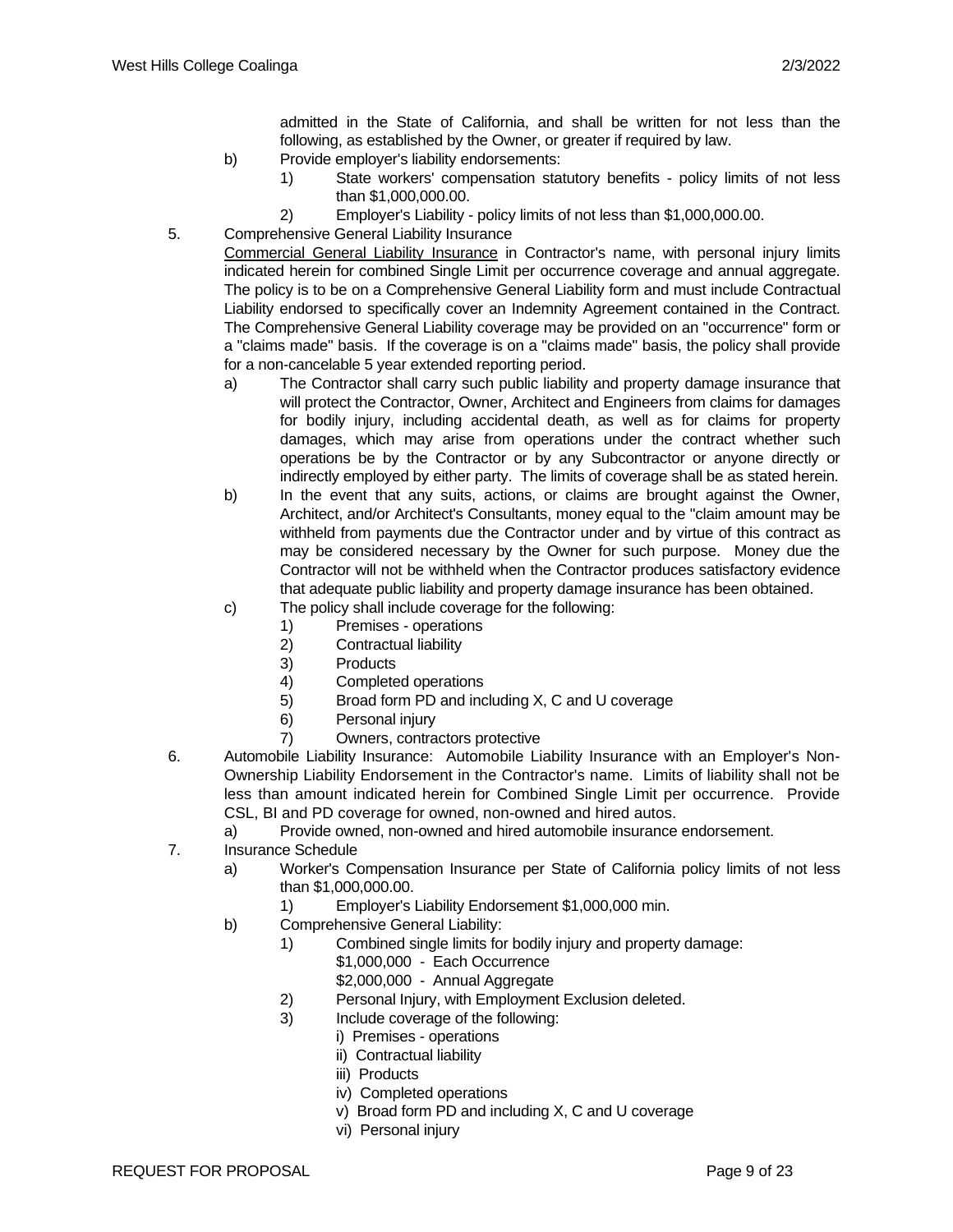- vii) Owners, contractors protective
- E. ASBESTOS-CONTAINING PRODUCTS:
	- 1. Contractor agrees that asbestos-containing products or materials will not be used or substituted in performing work under the Agreement.
	- 2. At the completion of work under this Agreement, Contractor will certify in writing to the Owner that, to the best of Contractor's knowledge, no asbestos-containing products or materials were used or substituted in performing work under the Agreement.
- F. PCB-CONTAINING PRODUCTS & LEAD PLUMBING ITEMS:
	- 1. Contractor agrees that lead plumbing domestic water items, asbestos, PCB, -containing products or materials will not be used or substituted in performing work under the Agreement.
	- 2. At the completion of work under this Agreement, Contractor will certify in writing to the Owner that, to the best of Contractor's knowledge, no lead plumbing domestic water items, asbestos/PCB-containing products or materials were used or substituted in performing work under the Agreement.
- G. PREVAILING WAGE RATES AND APPRENTICESHIP REQUIREMENTS All proposals that exceed \$1,000 shall be prevailing wage.
	- 1. Wages and Employer Payments:
		- a) The general prevailing wage rates and employer payments for Health and Welfare, Pension, Vacation and similar purposes in the county in which the work is to be done shall be in accordance with the Labor Code of the State of California, Section 1770, et seq.
		- b) Copies of all collective bargaining agreements relating to the work as set forth in the aforementioned Labor Code are on file and are available for inspection in the Office of the Division of Labor Statistics and Research of the Department of Industrial Relations.
		- c) Employer payments as defined in Section 1773.1 of the Labor Code are to be paid in accordance with the terms of the collective bargaining agreement applicable to the type of classification of the workmen employed on the project and shall be the prevailing wage rate of the county in which the work is to be performed. Overtime shall be paid for the hours worked in excess of the working day and for time worked on Saturdays, Sundays and the seven (7) holidays which are to-wit:

New Year's Day, Memorial Day, July Fourth, Labor Day, Veteran's Day, Thanksgiving Day and Christmas.

The Contractor and any subcontractor under him shall comply with the requirements of Sections 1773.3, 1777.5, 1776 and 1777.6 in the employment of apprentices.

- 1) The predetermined (double asterisk) changes are no longer a part of the general prevailing rates of per diem wages. The rates at the time of the proposal advertisement date of a project will remain in effect for the life of project.
- 2) The definition of prevailing rate states that when there is no single rate paid to a majority of workers, then the prevailing rate is a weighted average.
- d) Not less than the general prevailing wage rate for each classification of work State or Federal which is higher shall be paid by the general contractor and all subcontractors under him shall be paid to all laborers, worker and mechanics employed in the execution of such contract or subcontract there under, including rates for overtime and general holidays in the locality in which the work is to be performed.
- e) The Contractor and all subcontractors under him shall make travel and subsistence payments to each workman needed to execute all the work as such travel and subsistence payments are defined in the applicable collective bargaining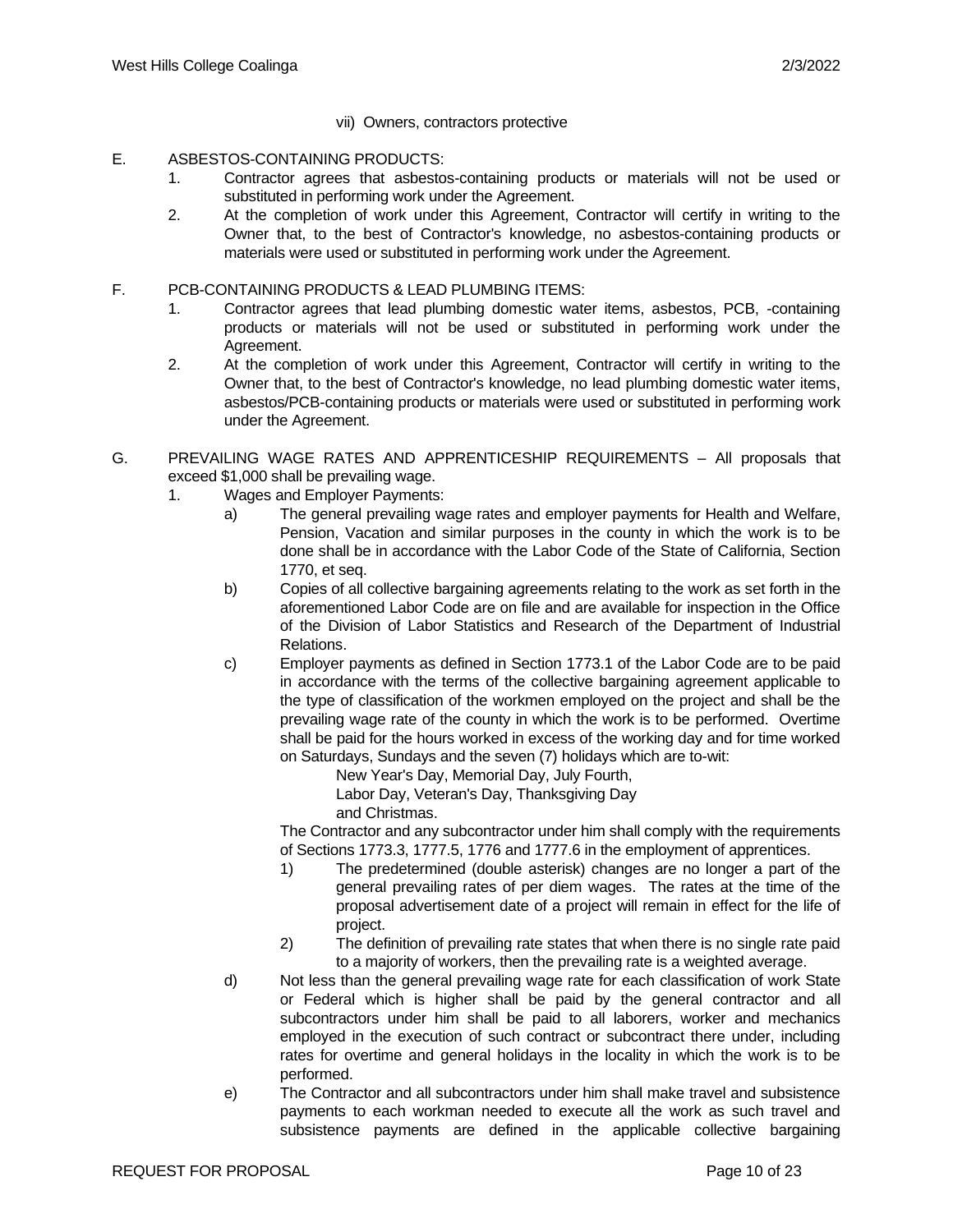agreements filed in accordance with Section 1773.8 of the Labor Code.

- 2. Eight Hour Day: Contractor shall not permit any person employed by him to work overtime other than pursuant to express provisions of Section 1810 of the California Labor Code.
- 3. Records of Hours Worked and Citizenship: The Contractor shall maintain records of the hours worked by his employees and their citizenship and they shall be open at all times for inspection by the County, Client and/or the Division of Labor Statistics and Law Enforcement, in accordance with Sections 1814 and 1552 of the California Labor Code.
	- a) The General Contractor shall maintain all certified payroll documents at their office. Copies shall be provided to anyone who provides a request and Owner approves that request. Contractor shall provide copies within ten (10) days of approved request. Contractor shall provide copies, shipping cost, and all other related cost to provide this information at no cost to Owner. Contractor shall maintain certified payroll documents for seven (7) years after Notice of Completion.
- 4. Penalties: The Contractor shall forfeit as a penalty to said Owner, Fifty Dollars (\$50.00) for each laborer, workman or mechanic paid less than the above stipulated rates for any work under this Contract by him or any Subcontractor under him.
- 5. Enforcement and Verification off Requirements:
	- a) The records by the Contractor may be checked periodically by an independent enforcement agency to verify compliance with the labor codes and related items.
	- b) Jobsite interviews may be conducted periodically throughout the duration of the project. The Contractor shall allow access to the project and access to workers during working hours to confirm prevailing wage rates and apprenticeship requirements are followed.
	- c) Prior to executing the agreement the Contractor shall provide verification of enrollment in an apprenticeship program per Sections 1773.3, 1777.5, 1776 and 1777.6 within the last 12 months.

### H. Contractor License and DIR Registration Required.

 To perform the work required for this project, Bidder must possess the type of contractor's license specified in the Notice to Proposers (Request for Proposal), and must be registered with the Department of Industrial Relations (DIR) as a public works contractor. Contractor registration can be accomplished through the portal https://efiling.dir.ca.gov/PWCR/. No CONTRACTOR or subcontractor shall be qualified to bid on, be listed in a bid proposal, subject to the requirements of § 4104 of the Public Contract Code, for a public works project (submitted on or after March 1, 2015) unless currently registered with the DIR and qualified to perform public work pursuant to Labor Code § 1725.5. No CONTRACTOR or subcontractor may be awarded a contract for public work on a public works project (awarded after April 1, 2015) unless registered with the DIR.

I. AWARD

District shall issue a purchase order, which shall be the notice to proceed. This will be issued only after receipt of required documents.

#### J. PRELIMINARY NOTICE:

Preliminary Notices must be filed with the Owner with a copy mailed to both the Consultants and the Contractor.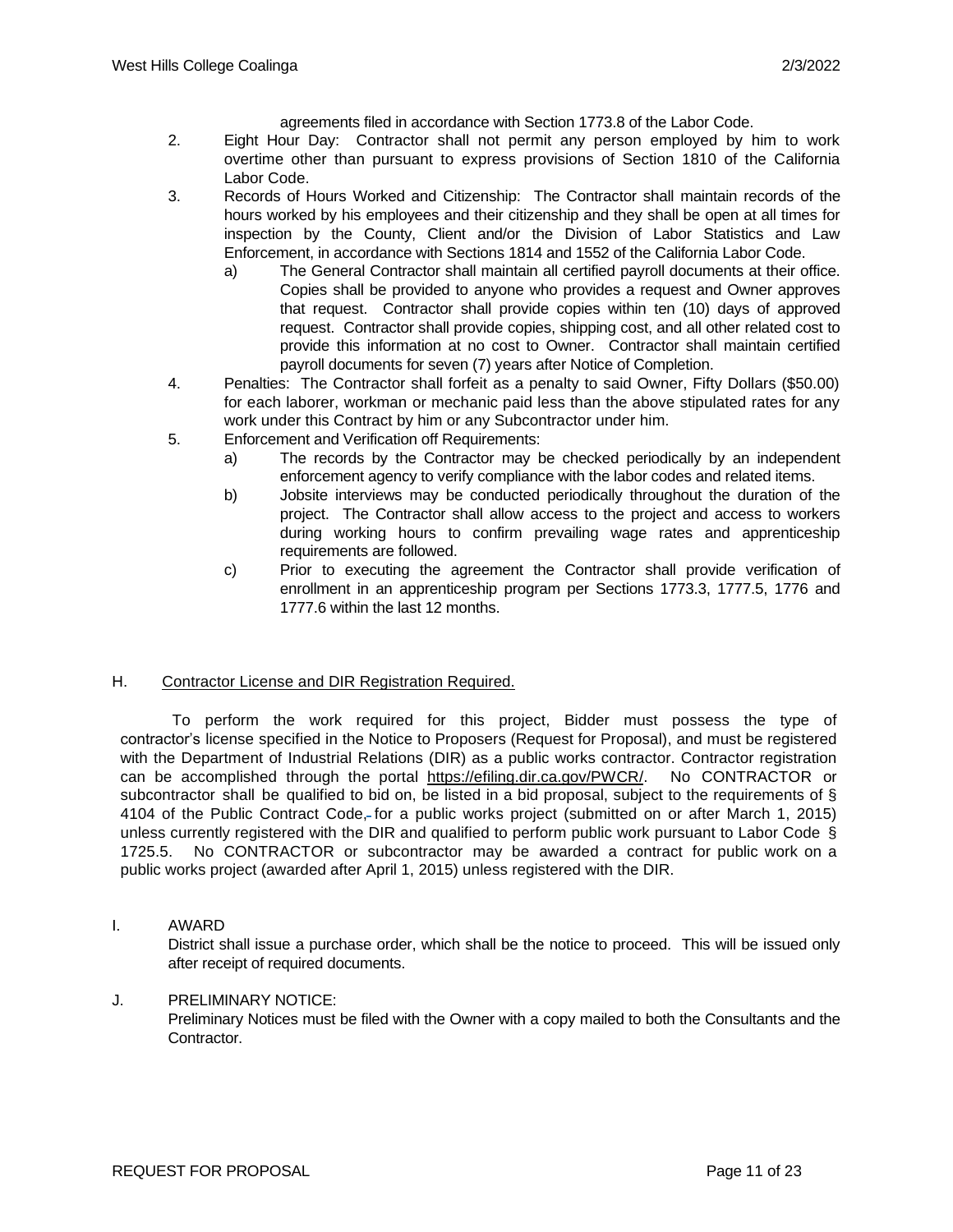# **3.0 P R O P O S A L**

Proposals will be received at the West Hills College Coalinga M&O Building in M&O Office, 300 Cherry Lane; Coalinga, CA 93210 up to **February 23, 2022 at 2:00 pm**

| Submitted to:                      | Submitted by: |
|------------------------------------|---------------|
| <b>West Hills College Coalinga</b> |               |
| Coalinga, California               | Name of Firm  |

Having carefully examined the Proposal and Contract Documents and General Requirements, as well as the premises and the conditions affecting the work, including Addenda (a) No (s) \_\_\_\_\_\_\_\_\_\_\_\_\_\_\_, inclusive, the Undersigned proposes to furnish all material and labor called for by all documents for the "entire work", in accordance with said documents for the sum of:

### **BASE AMOUNT – Bid shall be determined on BASE BID plus allowance only**

| <b>Gymnasium AHU/Cooler Replacement</b> |       |  |
|-----------------------------------------|-------|--|
|                                         |       |  |
|                                         |       |  |
| \$5,000 Owners Allowance                | 5.000 |  |
|                                         |       |  |
| <b>Total Bid Amount</b>                 |       |  |

The undersigned understands that the time required to complete the work is the essence of the Contract and agrees to commence the work within ten (10) calendar days of the Contract date. The undersigned further agrees that this proposal may not be withdrawn for a period of sixty (60) days after the date set for the opening thereof unless otherwise required by law.

The undersigned agrees, if awarded the Contract, to complete all work between, **April 1, 2022 – May 20, 2022** or as otherwise mutually scheduled by College and Contractor.

#### **The undersigned has checked carefully all the above figures and understands that the District will not be responsible for any errors or omissions on the part of the undersigned in making up this proposal.**

The undersigned hereby certifies that this proposal is genuine and not sham or collusive or made in the interest or in behalf of any person not herein named, and that the undersigned has not directly or indirectly induced or solicited any other proposer to refrain from submitting a proposal, and that the undersigned has not in any manner sought by collusion to secure for himself any advantage over any other proposer.

### **PREVAILING WAGE COMPLIANCE CERTIFICATION:**

In submitting this proposal, I hereby certify that I will conform to the State of California Public Works Contract Requirements regarding wages; benefits; on-site audits with 48-hour notice; payroll records; and, apprentice and trainee employment requirements.

Contractor (type or print) Date Date Contractor's signature Contractor's signature Date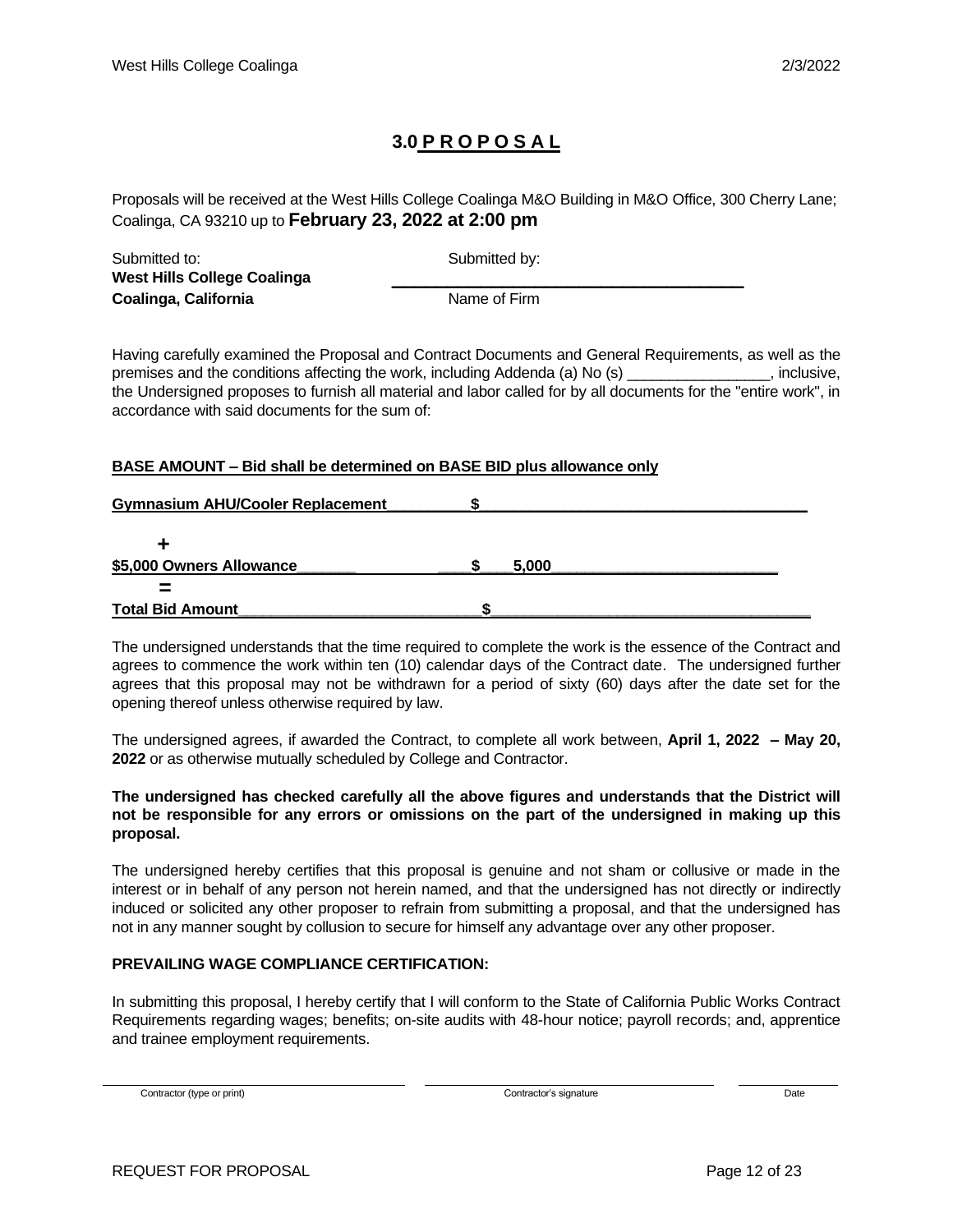#### **CONTRACTOR'S CERTIFICATE REGARDING WORKER'S COMPENSATION:**

Labor Code Section 3700 provides:

"Every employer except the State and all political subdivision or institutions thereof, shall secure the payment of compensation in one or more of the following ways:

- "(a) By being insured against liability to pay compensation in one or more insurers duly authorized to write compensation insurance in this State.
- "(b) By securing from the Director of Industrial Relations a certificate of consent to self-insure, which may be given upon furnishing proof satisfactory to the Director of Industrial Relations of ability to self-insure and to pay any compensation that may become due to his employees."

I am aware of the provisions of Section 3700 of the Labor Code which require every employer to be insured against liability for Workers Compensation or to undertake self-insurance in accordance with the provisions of that Code, and I will comply with those provisions before commencing the performance of the work of this contract.

CONTRACTOR:

By (type or print) **Dated** Dated **Dated CONS Title CONS CONS CONS CONS CONS CONS CONS CONS CONS CONS CONS CONS CONS CONS CONS CONS CONS CONS CONS CONS CONS CONS CONS CONS** 

(In accordance with Article 5 [commencing at Section 1860], Chapter 1, Part 7, Division 2 of the Labor Code, this certificate must be signed and filed with the awarding body prior to performing any work under this contract.)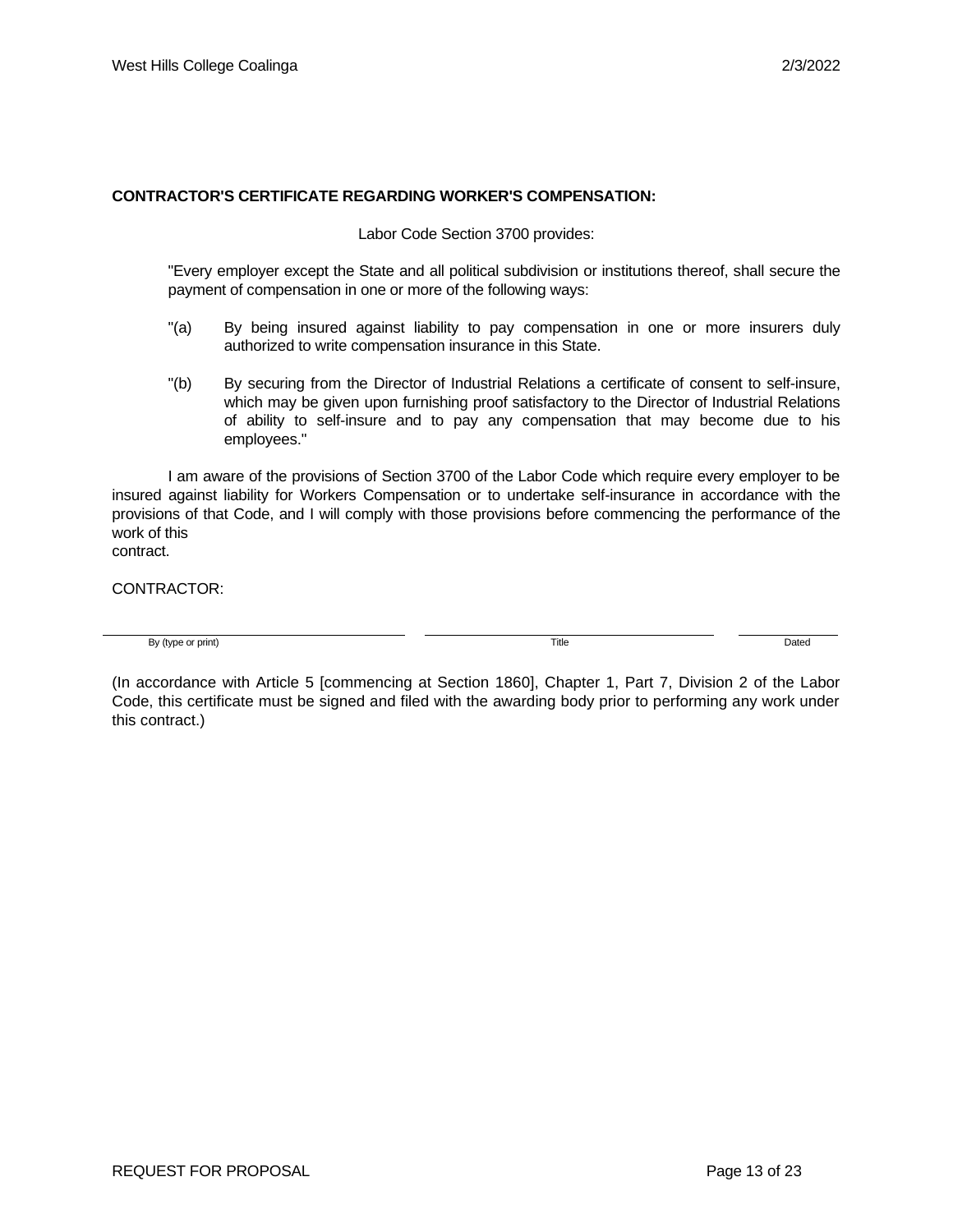#### **NON-COLLUSION AFFIDAVIT:**

State of California

County of\_\_\_\_\_\_\_\_\_\_\_\_\_\_\_\_\_\_\_)

) ss.

**ware component of the sum of the set of the says:** 

That he or she is the the state of the state of the state of the state of the state of the state of the state of the state of the state of the state of the state of the state of the state of the state of the state of the s

of \_\_\_\_\_\_\_\_\_\_\_\_\_\_\_\_\_\_\_\_\_\_\_\_\_\_\_\_\_\_\_\_\_\_\_\_\_\_\_\_\_\_\_\_\_\_\_\_\_\_\_\_\_\_\_\_\_\_\_\_\_\_\_\_\_\_\_\_\_\_(name of proposer), the party making the proposal; that the proposal is not made in the interest of, or on behalf of any undisclosed person, partnership, company, association, organization or corporation; that the proposal is genuine and not collusive or sham; that the proposer has not directly or indirectly induced or solicited any other proposer to put in a false or sham proposal, and has not directly or indirectly colluded, conspired, connived, or agreed with any proposer or anyone else to put in a sham proposal, or that anyone shall refrain from submitting a proposal; that the proposer has not in any manner, directly or indirectly, sought by agreement, communication, or conference with anyone to fix the proposal price of the proposer or any other proposer, or to fix any overhead, profit, or cost element of the proposal price, or of that of any other proposer, or to secure any advantage against the public body awarding the contract of anyone interested in the proposed contract; that all statements contained in the proposal are true; and, further, that the proposer has not, directly or indirectly, submitted his or her proposal price or any price breakdown, or their contents, or divulged relative information or data, or paid, and will not pay, any fee to any corporation, partnership, company, association, organization, proposal depository, or to any member or agent thereof to effectuate a collusive or sham proposal.

| (Printed Name - Authorized Agent)                    |
|------------------------------------------------------|
| (Signature - Authorized Agent)<br>$20 \qquad \qquad$ |
|                                                      |
|                                                      |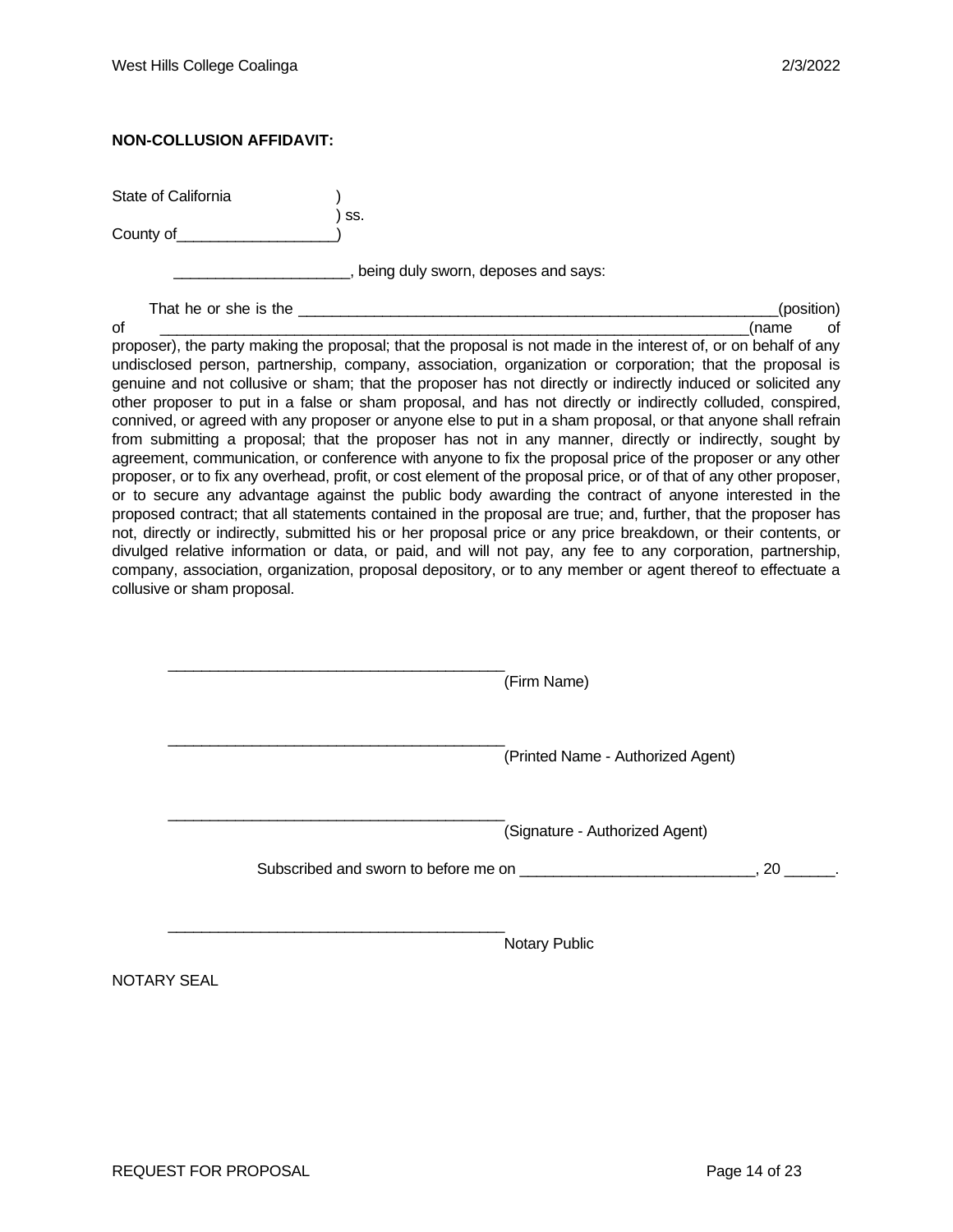#### **SUBCONTRACTOR LIST:**

Pursuant to the Provisions of the Public Contracts Code Sections 4100 to 4107 inclusive, every proposer shall set forth the name and location of the place of business of each subcontractor who will perform work or labor in or about the construction of the work or improvement in an amount in excess of one-half of one percent (1/2 of 1%) of the Proposers total proposal. If a Contractor is not listed and the work is more than one-half of one percent (1/2 of 1%) of the Proposers total proposal, he agrees to perform that portion himself. The following is the list of subcontractors:

| <b>PORTION</b><br><b>OF WORK</b>                                                                                                                                                                                                                                    | <b>SUBCONTRACTOR</b> |                                        | <b>LOCATION</b><br>OF BUSINESS |
|---------------------------------------------------------------------------------------------------------------------------------------------------------------------------------------------------------------------------------------------------------------------|----------------------|----------------------------------------|--------------------------------|
|                                                                                                                                                                                                                                                                     |                      |                                        |                                |
|                                                                                                                                                                                                                                                                     |                      |                                        |                                |
|                                                                                                                                                                                                                                                                     |                      |                                        |                                |
|                                                                                                                                                                                                                                                                     |                      |                                        |                                |
| I declare, under penalty of perjury, that information provided and representations made in this proposal are<br>I declare, under perially of perialty, that information $r = 0.5$ . The contract of $r = 0.5$ at $r = 0.5$ (city) (city)<br>California.<br>(county) |                      |                                        |                                |
| Respectfully submitted,                                                                                                                                                                                                                                             |                      | <b>Corporate Seal</b><br>If Applicable |                                |
| Name of Firm                                                                                                                                                                                                                                                        |                      |                                        |                                |
| Individual, Partnership, Corp.                                                                                                                                                                                                                                      |                      |                                        | $Fax(\_\_)$                    |
|                                                                                                                                                                                                                                                                     |                      | License Type & Number/Exp. date        |                                |

**No proposal is valid unless signed by the person making the proposal.**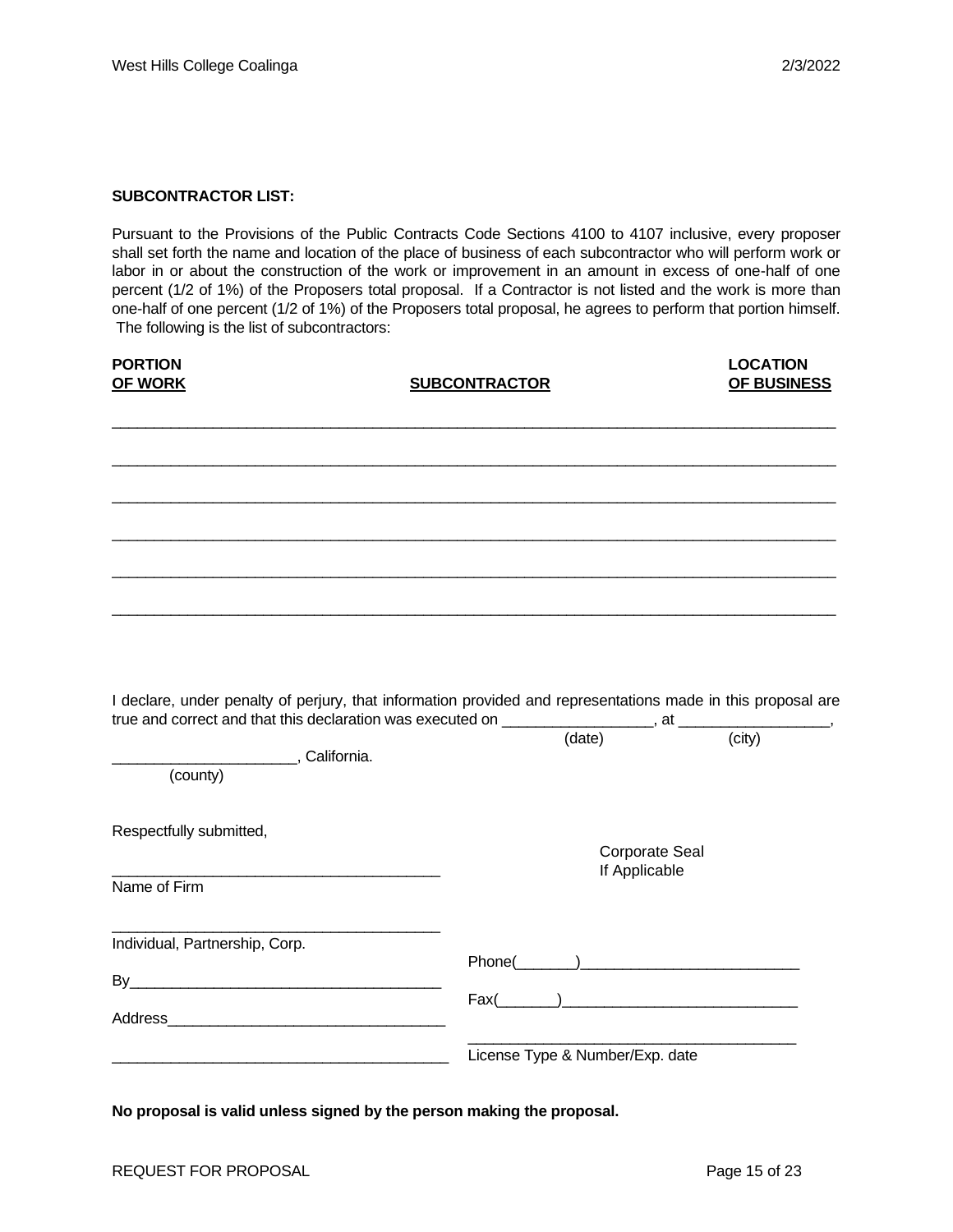\*\* State whether your firm is a corporation, a co-partnership, private individual, or individuals, doing business under a firm name. If the proposer is a partnership, the proposal should be signed with the partnership name and by one of the authorized partners. If the proposer is a corporation, it should be signed by a person authorized to execute proposals on behalf of the corporation.

#### \* \* \* **4.0 BID BOND**

Be advised that we,

as Principal ("Principal") and

\_\_\_\_\_\_\_\_\_\_\_\_\_\_\_\_\_\_\_\_\_\_\_\_\_\_\_\_\_\_\_\_\_\_\_\_\_\_\_\_\_\_\_\_\_\_\_\_\_\_\_\_\_\_\_\_\_\_\_\_\_\_\_\_\_\_\_\_\_\_\_\_\_\_\_\_\_\_\_\_\_\_\_\_\_\_ a corporation duly licensed to transact business under the laws of the State of California as Surety ("Surety") are firmly bound to **WEST HILLS COMMUNITY COLLEGE DISTRICT** as Obligee ("Obligee") in the sum

of \$ the Surety bind ourselves, our heirs, executors, administrators, successors, and assigns, jointly and severally, by this Bond.

The Principal has submitted a proposal for \_\_\_\_\_\_\_\_\_\_\_\_\_\_\_\_\_\_\_\_\_\_\_\_\_\_\_\_\_\_\_\_\_\_\_\_\_\_\_\_\_\_\_\_\_

*(list project on Proposal)*

The condition of our obligation is this: if the Principal is awarded the contract upon its proposal, and shall, within the required number of days after the notice of award, execute a contract with the Obligee in accordance with the contract documents, submit the required payment and performance bonds, and provide all other required documents, then this obligation shall be null and void; but in the event that the Principal fails and/or refuses to execute and deliver those documents, this bond will be charged with the costs of the damages experienced by the Obligee as a result of that refusal, including but not limited to, publication costs, the difference in money between the amount of the bid of the Principal and the amount for which the Obligee may legally contract with another party to perform the work if the amount is in excess of the former; building lease or rental costs, transportation costs, professional service costs, and additional salary costs that result from the delay due to the Principal's default on the awarded contract. In no event, however, shall the Surety's liability exceed the penal sum indicated above.

The Surety, for value received, stipulates and agrees that its obligations and its bond shall not be impaired or affected by an extension of the time within which the Obligee may accept such bid; and Surety waives notice of any time extension.

| Dated: | <b>PRINCIPAL</b>     |  |
|--------|----------------------|--|
|        |                      |  |
|        |                      |  |
| Dated: | <b>SURETY</b><br>By: |  |

Title: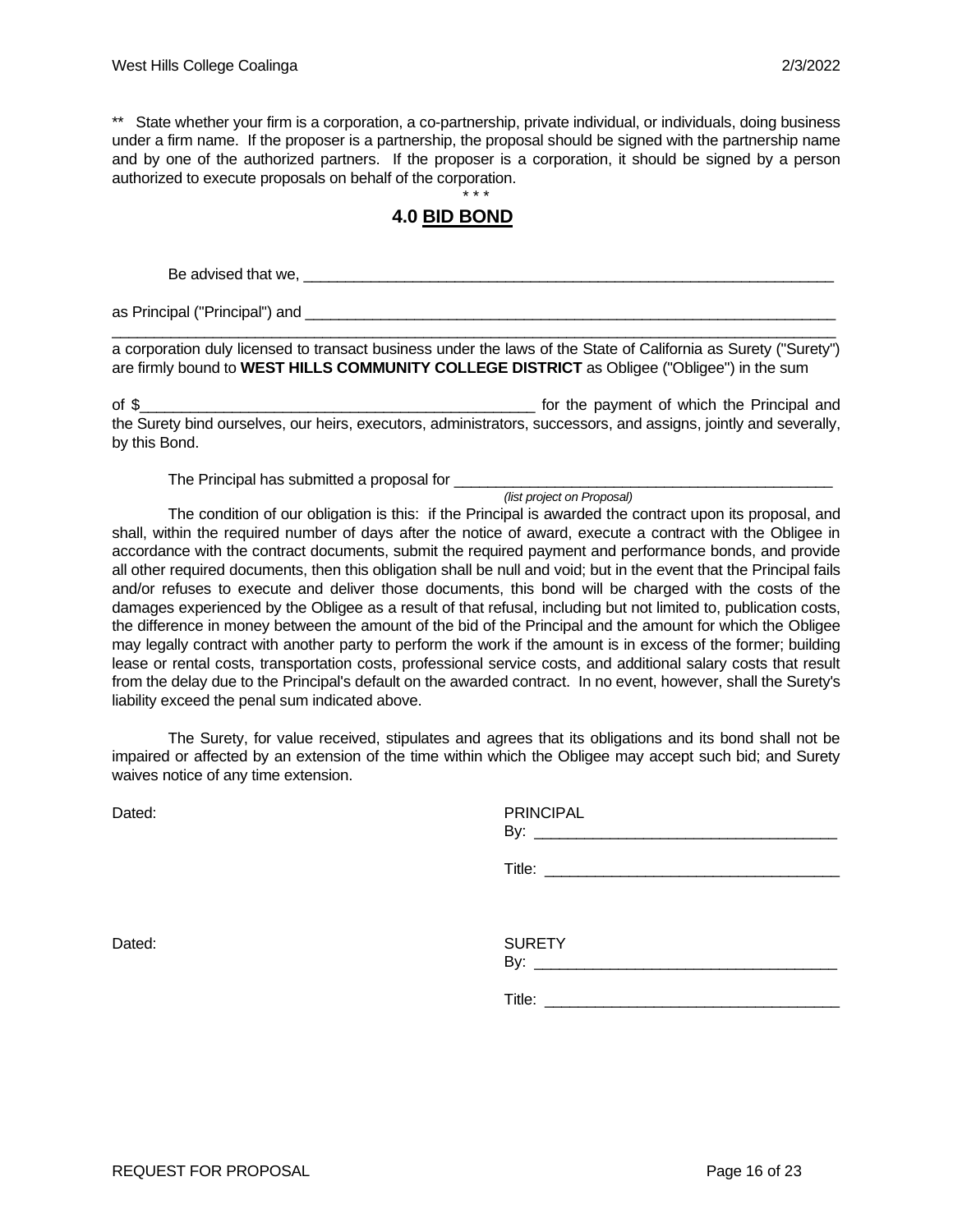# **5.0 GENERAL CONDITIONS OF AGREEMENT**

- 1) The District will issue a Purchase Order for all work included in this Request for Proposal based on the Contractor's proposal to do certain work for the said Owner, specified and described in certain drawings and specifications, and entitled on the Bid Proposal, in strict accordance with drawings and specifications prepared and attached to RFP.
- 2) Whereas, the Contractor, before signing the enclosed proposal, has carefully read and examined in connection herewith said proposal and specifications and has carefully examined the site where said work is to be done, and has investigated the character of such work and the materials required to be furnished, and by reason of such reading, examination and investigation, the said Contractor agrees that he thoroughly understands the intent and meaning of this proposal and all component parts of said proposal and the requirements, covenants, stipulations and restrictions thereof.
- 3) In consideration of the promises and of the payments hereinafter to be made by the Owner to and on account of said Contractor, and the understanding of said Contractor to do said work the College and Contractor agree that:
	- a) This Contractor shall receive and accept the sum on proposal herein submitted, as full compensation for furnishing all materials and doing all the work contemplated and embraced in this Contract, and for furnishing all necessary tools, machinery, implements, apparatus and other means of construction; also all loss or damage arising out of the nature of the work to be done under said specifications, or from the action of the elements, or from any unforeseen difficulties or obstructions which may arise or be encountered during the progress of said work, and before the acceptance thereof by said Owner, and shall be responsible for the consequences of his own negligence or carelessness or discontinuance of the work, and for well and faithfully completing the work in the manner and according to the drawings and specifications and all requirements of the College and any and all parties having jurisdiction there over, for the whole thereof, the following sum which represents the Contract Price.
	- b) Payments; The Owner agrees, in consideration of the performance of this Contract, to pay the Contractor in the following manner:
		- i) Payments will be made only on the certificate of the Owners field representative.
		- ii) Monthly payments shall be made to the Contractor in amounts equal to ninety-five percent (95%) of the estimated value of the work done and the materials furnished and incorporated in the work during the month preceding the date upon which such value is estimated plus ninety-five percent (95%) of the estimated value of all materials which, on the date of estimation of value, are suitably stored on the site for incorporation into the work; provided that no such monthly payment, or payment of any kind, shall theretofore have been made for any such work done or materials furnished and incorporated or materials suitably stored on the site. The aforesaid estimation of value shall be made by the Owners Representative and noted by him upon the certificates furnished by him pursuant to paragraphs herein.
		- iii) Upon substantial completion of the work, a sum sufficient to increase the total payments to ninety-five percent (95%) of the Contract Price, less an amount determined by Owner to be adequate to complete any unfurnished part of the work by another Contractor should the work not be completed within a reasonable time established by the Owner.
		- iv) The final payment shall be made thirty-five (35) days after receipt of the recorded Notice of Completion date, provided that: The Contractor shall furnished satisfactory evidence that all claims for labor and materials have been paid and that no claims shall have been presented to the Owner by any person or persons based upon any act or omission of the Contractor, and no Stop Notices have been filed against said work or the property whereon it was done.
			- (1) No certificates given or payments made on account of any Contract shall constitute an acceptance of any equipment, material or work which may subsequently be found to be defective.
	- c) Time of Completion. The Contractor agrees to commence the work within five (5) calendar days from the date of the notice to proceed and/or purchase order. Failure to obtain approval of the required documents, within the allotted time, shall not be cause for extension of the time of construction as set forth hereafter.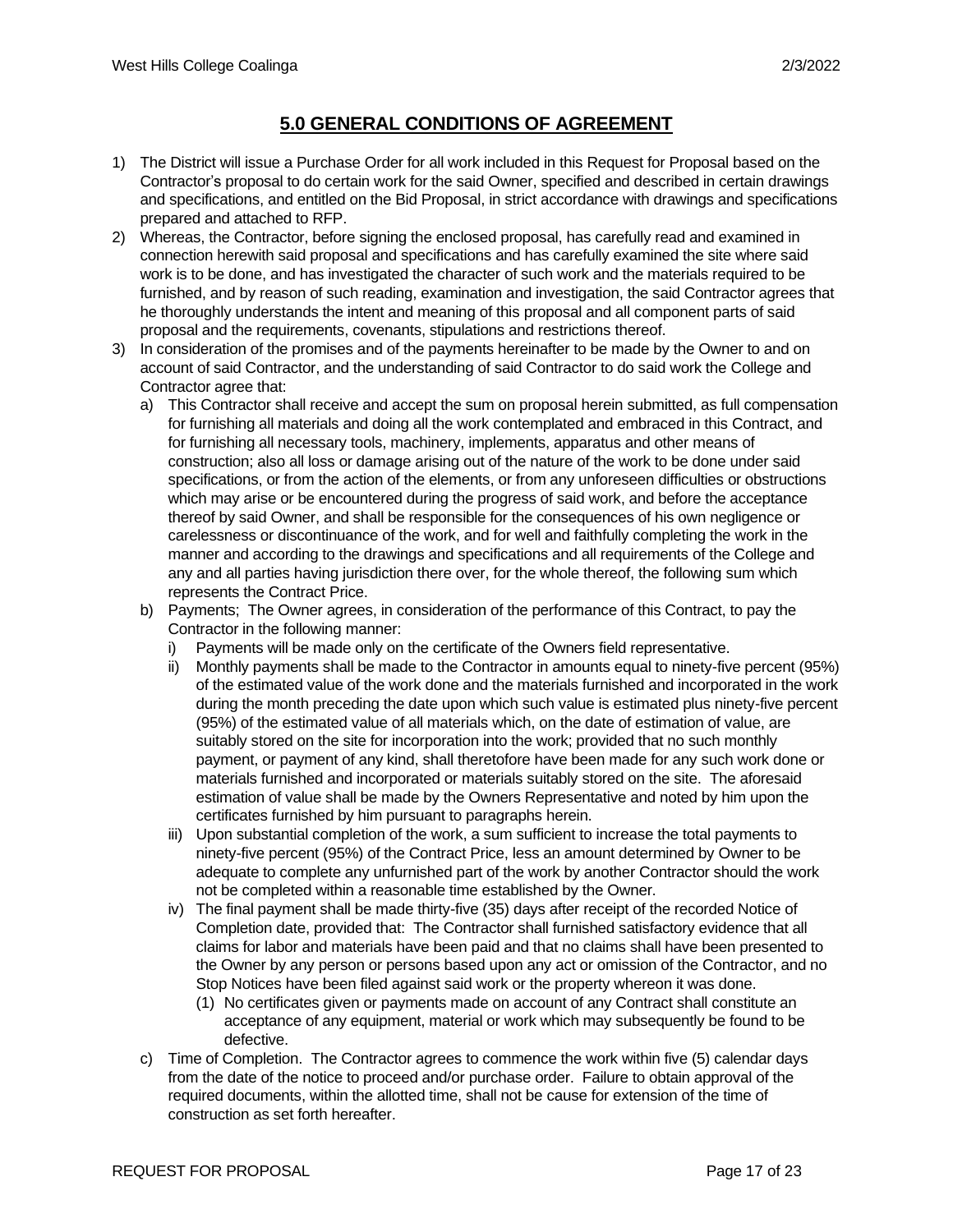- i) The Contractor further agrees to construct and execute all of the work described in said drawings, specifications, proposals, addenda and any and all other requirements, covenants, stipulations and restrictions, within 16 calendar days from and after the date of commencement, said date of commencement being agreed upon as the fifth (5th) calendar day following the date of the notice to proceed and/or purchase order. Owner shall issue actual start date to Contractor.
- ii) Both parties agree that the aforementioned stipulated contract period to be a reasonable time scale for completion of the work and Contractor will provide best endeavors to complete the work within the contract period.
- iii) If the Contractor shall neglect, fail or refuse to complete the work within the time herein specified, then the contractor does hereby agree, as a part consideration for awarding of this Contract to pay to the Owner the sum of:

**Fifty Dollars - No Cents** DOLLARS **(\$50.00 )** per day plus such additional costs as may be incurred by the College because of such delays, not as a penalty but as liquidated damages for such breach of Contract as hereinafter set forth for each and every day that the Contractor shall be in default after the time stipulated in the Contract for completing the work.

- iv) The said amount is fixed and agreed upon by and between the Contractor and the Owner because of the impracticability and extreme difficulty of fixing and ascertaining the actual damages the Owner would in such event sustain, and said amount is agreed to be the amount of damages which the Owner would sustain and said amounts shall be retained from time to time by the Owner from the current periodical estimates.
- v) It is further agreed that time is the essence of each and every portion of this Contract and of the specifications wherein a definite and certain length of time is fixed for the performance of any act whatsoever; and where under the Contract an additional time is allowed for the completion of any work, the new time limit fixed by such extension shall be of the essence of this Contract. Provided, that the Contractor shall not be charged with liquidated damages or any excess cost when the delay in completion of the work is due.
	- (1) To any preference, priority or allocation order duly issued by the Government.
	- (2) To unforeseeable cause beyond the control and without the fault or negligence of the Contractor, including but not restricted to acts of God, or of the public enemy, acts of the Owner, acts of another Contractor in the performance of the Contract with the Owner, fires, floods, epidemics, quarantine restrictions, strikes, freight embargoes, unusually severe weather, and
	- (3) To any delays of subcontractors occasioned by any of the causes specified in subsections (1) and (2) of herein. Provided, further, that the Contractor shall, within seven (7) days from the beginning of such delay, notify the Owner, in writing , of the causes of delay, who shall ascertain the facts and extent of the delay and notify the Contractor within a reasonable time of its decision in the matter.
- d) Drawings and Specifications. This Contract, the drawings and the specifications have been prepared, and are intended to supplement one another. The drawings and specifications shall be deemed by this reference to be incorporated within this Contract, the drawings shall be deemed by this reference to be incorporated within the specifications, and the specifications shall be deemed by this reference to be incorporated with the drawings. In the event a conflict is found to exist between the drawings and specifications, the College shall interpret. In the event that the drawings and specifications, or either of them shall be found to conflict with this Contract, then this Contract shall be govern. Omissions from this Contract of items of provisions present in the specifications or drawings or either of them shall not be deemed a conflict within the meaning of this Article.
- e) Changes. Should the Owner, at any time during the progress of the work desire any alterations, or deviations in, or additions to , or omissions from the Contract or the drawings or specifications, said Owner, or representative thereof, shall be at liberty to order them, in writing, and the same shall in no way affect or make void this Contract, but the amount thereof shall be added to, or deducted from, the amount of the Contract Price aforesaid, as the case may be, by a fair and reasonable valuation. This Contract, subject to the provisions of Article II (a) hereof, shall be deemed completed when the work is finished in accordance with the original drawings and specifications, as amended by such changes, whatever may be the nature or extent thereof.
	- i) No such changes, whatever may be the nature, or modification shall release or exonerate any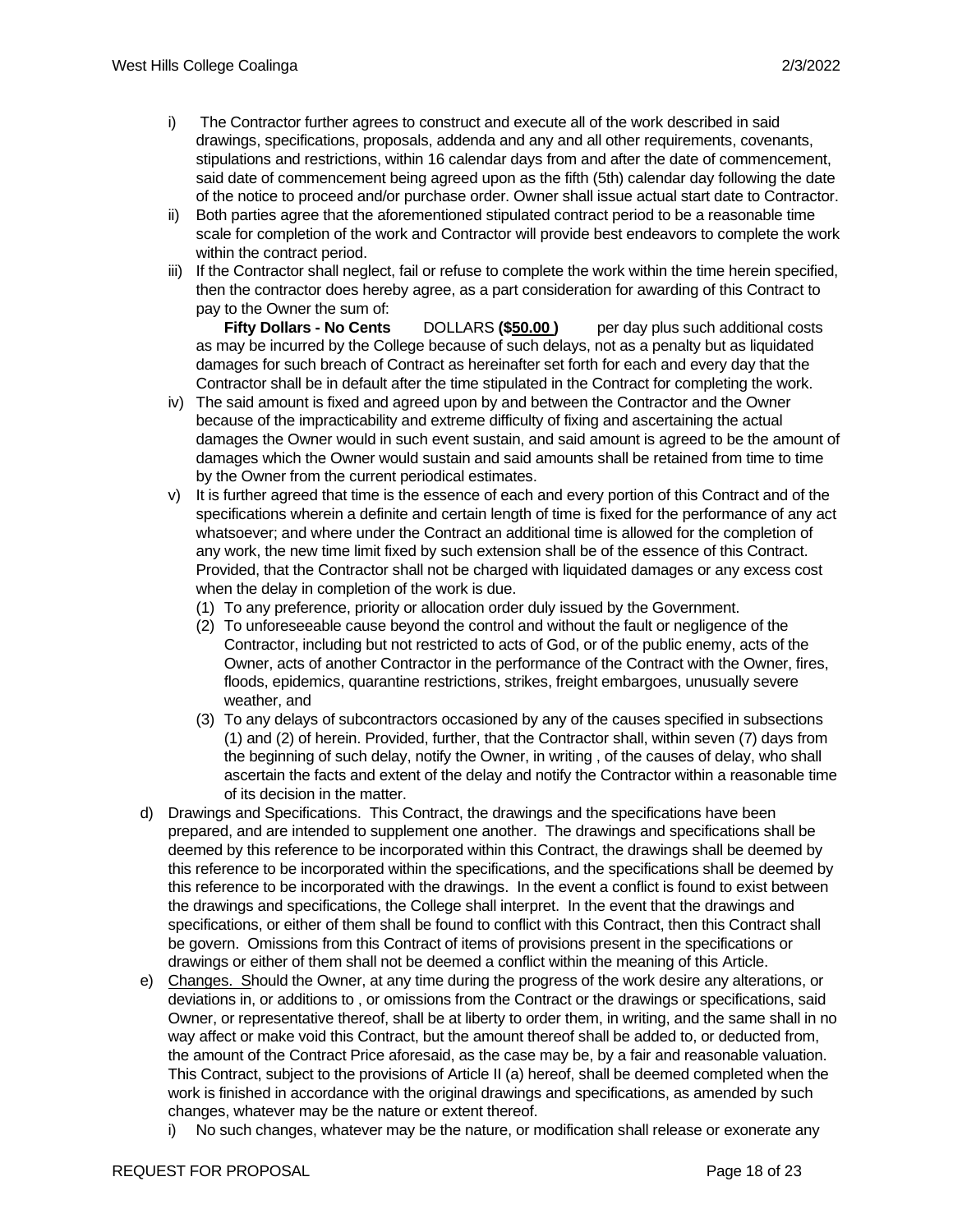surety or sureties upon any guarantee or bond given in connection with this Contract, if required.

- ii) Rules of Practice: The rule of practice to be observed in this Contract shall be that upon the demand of either the Owner or the Contractor, the character or valuation of any and all changes, omissions, or extra work shall be agreed upon and fixed in writing, signed by the Owner and the Contractor, prior to execution.
- f) Acceptance of Work. The payment of the progress payments by the Owner shall not be construed as an absolute acceptance of the work done up to the time of such payments, except as to such matters as are open and obvious, but the entire work, and at the time when it shall be claimed by the Contractor that the Contract and work is completed. Liability under the bonds is to continue for one (1) year from the date of acceptance and bonds will not be released until such date.
- g) Failure to provide workmen and materials. If the Contractor at any time during the progress of the work should refuse or neglect, without the fault of the Owner, to supply sufficient amount of materials or enough workmen to complete the Contract within the time herein set forth, due allowance being made for the contingencies provided for herein, for a period of more than seven (7) days after having been notified by the Owner in writing to furnish the same, the Owner shall have the power to furnish and provide said materials and/or workmen to finish the said work, and the reasonable expense thereof shall be deducted from the amount of the Contract Price.
- h) Penalties. This Contractor shall forfeit, as a penalty to the said Owner, the sum of fifty dollars (\$50.00) for each laborer, workman, or mechanic employed in the execution of this Contract, or any sub-contractor under him, for each calendar day during which such laborer, workman or mechanic is required or permitted to labor more than eight (8) hours in violation of Section 1810-1811, Chapter One, of Division Two, Part Seven of the Labor Code of the State of California, and said Owner, when making payments of money due under this Contract, shall withhold and retain there from all sums and amounts which have been forfeited pursuant to the herein said stipulation.
- i) Insurance and Bonds: Insurances and bonds, as set forth in the supporting contract documents, shall be maintained in effect during the period of this Contract.
- j) Relations to Bid Proposals: If proposal is accepted by owner, be it further stipulated and agreed that said Owner does promise and agree to employ the said Contractor to provide the materials and do the work according to the terms and conditions herein contained and referred to, for the prices aforesaid, and herein contracts to pay the same at the time, in the manner and upon the conditions set forth above; and the said parties for themselves, their heirs, executors, administrators, successors, and assigns, do hereby agree to the full performance of the covenants herein contained. It is further agreed by and between the parties hereto that should there be any conflict between the terms of this instrument and the bid proposal of said Contract, then this instrument shall control and nothing herein shall be considered as an acceptance of the said terms of said proposal conflicting herewith.
- k) Asbetos/PCB-containging products and lead plumbing items: Contractor agrees that lead plumbing domestic water items, asbestos, PCB, -containing products or materials will not be used or substituted in performing work under the Agreement. At the completion of work under the Agreement, Contractor will certify in writing to the Owner that to the best of Contractor's knowledge, no lead plumbing domestic water items, asbestos/PCB-containing products or materials were used or substituted in performing work under the Agreement.
- l) Compliance with air pollution and storm water prevention control rules: Contractor shall comply with all air pollution control rules, regulations, ordinances, and statutes which apply to any work performed pursuant to the Contract, including any air pollution control rules, regulations, ordinances, and statutes specified in Section 11017 of the Government Code, as well as local requirements, County, City, local Air Pollution Control Districts and Storm Water Prevention Districts. Contractor shall require all subcontractors to abide by these items.
- m) Contractor-Employee requirements: By submitting proposal, the Contractor certifies he is aware of the provisions of section 3700 of the Labor Code which require every employer to be insured against liability for workmen's compensation or to undertake self-insurance in accordance with the provisions of that code, and that he will comply with such provisions before commencing the performance of the work of this Contract.
	- i) In accordance with the provisions of Section 3700 of the Labor Code, every contractor will be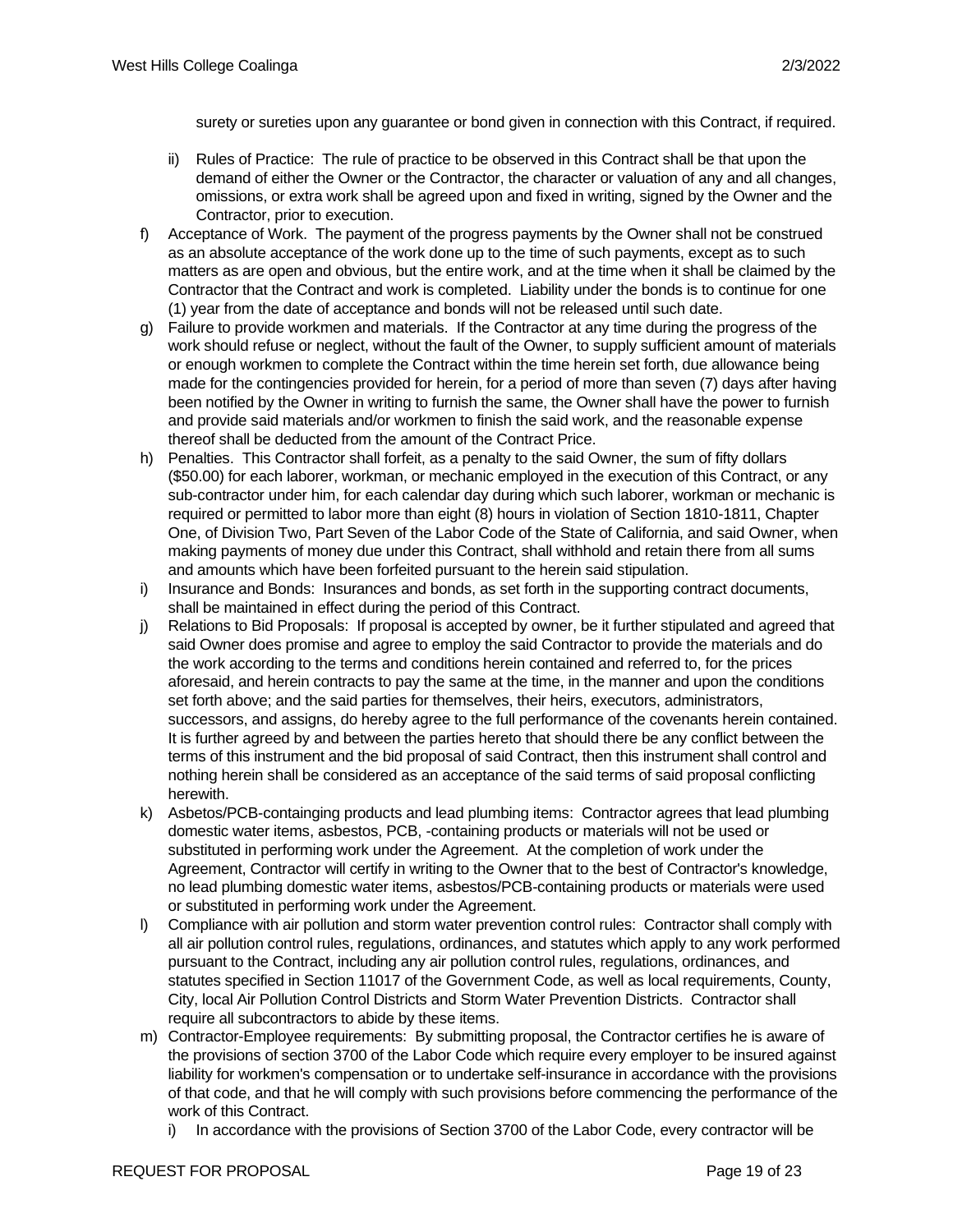required to secure payment of compensation to his employees.

- ii) The Contractor and Subcontractors under him shall comply with the provisions of Division 2, Part 7, Chapter 1, Article 2, Sections 1770-1780 with particular reference to the employment and use of apprentices and other provisions that require him to make travel and subsistence payments to each workman needed to execute the work, as such collective bargaining agreements filed in accordance with the Labor Code, and to pay not less than the minimum per diem wages as determined by the Director of the Department of Industrial Relations, on file in the principal office of the Owner.
- iii) Special attention is directed to Sections 1777.5, 1777.6 and 1777.7 of the California Labor Code and Title 8, California Code of Regulations Section 200 et. seq. Each contractor and/or subcontractor must, prior to commencement of the public works contract, contact the Division of Apprenticeship Standards, 455 Golden Gate Avenue, San Francisco, or one of its branch offices regarding apprentices and specifically the required ratio there under. Responsibility for compliance with this section lies with the prime Contractor. During the performance of this Contract, the Contractor will not discriminate against any employee or applicant for employment because of race, religion, color, sex or national origin.
- n) Notices: All notices herein provided to be given or which may be given by either party to the other shall be deemed to have been fully given when made in writing and deposited with the United States Postal Service, Registered or Certified, and postage prepaid and addressed as follows:
	- i) Owner, person and address on title sheet of RFP.
	- ii) Contractor, person and address on proposal submitted by contractor herein.
	- iii) The address to which the notices shall or may be mailed as aforesaid to either party shall or may be changed by written notice given by such party to the other, as hereinbefore provided, but nothing herein contained shall preclude the giving of any such notice by personal service.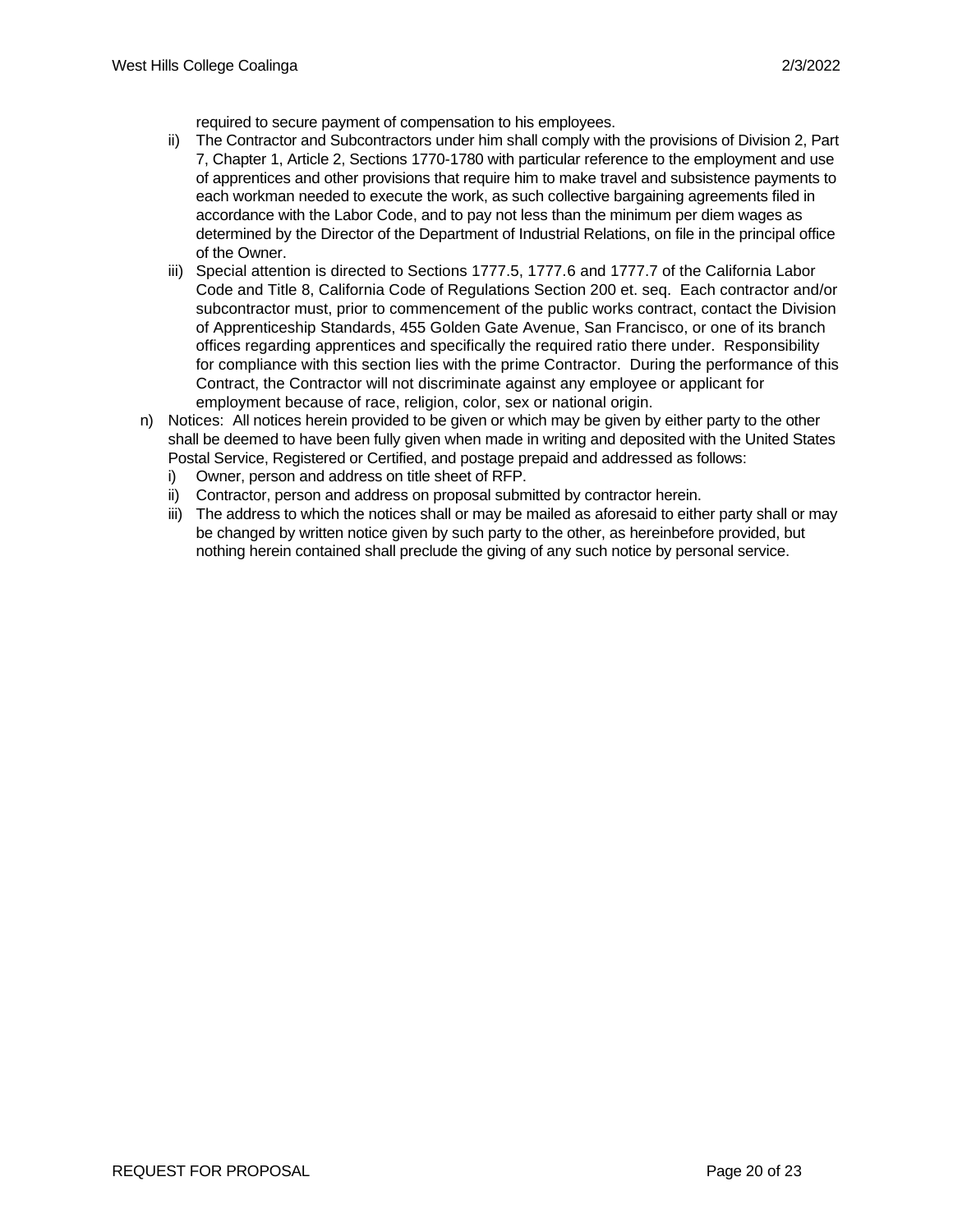# **6.0 PROJECT SCOPE**

#### A. PROJECT DESCRIPTION: PART 1 - GENERAL

#### 1.1. SUMMARY

The West Hills Community College District (WHCCD), West Hills College Coalinga has a requirement to remove and replace the existing Scott Springfield AHU/Cooler at the Gymnasium Building. The Contractor will include all labor, materials, equipment and necessary rigging to complete the work located at 300 Cherry Lane, Coalinga, CA 93210. To this end, WHCCD, West Hills College Coalinga requires quotations for a licensed contractor to complete the proposed modifications.

#### Intent:

Requirements in this SOW serve as a direction to the Contractor for the replacement of Scott Springfield AHU/Cooler at the Gymnasium Building at West Hills College Coalinga. The Contractor shall perform all services in accordance with professional standards of skill, care and diligence adhered to by reputable, first class international firms and shall conform to generally accepted professional practices and to all applicable codes.

### B. WORK SEQUENCE:

- 1. Schedule building shutdown with M&O Director. All work to each building to be performed as scheduled so as not to interrupt any instruction.
- 2. The Work will be conducted in one phase to provide the least possible interference to the activities of the Owner's personnel and to permit an orderly transfer of personnel and equipment to the new facilities. Installation must be complete when building is vacant and/or a Friday afternoon. Contractor may have weekend access if so desired.
- C. CONTRACTOR USE OF PREMISES:
	- 1. General: Limit use of the premises to construction activities in areas indicated; allow for Owner occupancy and use by the public.
		- a. Confine operations to areas within Contract limits indicated. Portions of the site beyond areas in which construction operations are indicated are not to be disturbed.
		- b. Keep driveways and entrances serving the premises clear and available to the Owner and the Owner's employees at all times. Do not use these areas for parking or storage of materials. Schedule deliveries to minimize space and time requirements for storage of materials and equipment on site.
	- 2. Use of the Existing Building: Maintain the existing building in a weather tight condition throughout the construction period. Repair damage caused by construction operations. Take all precautions necessary to protect the building and its occupants during the construction period.

#### D. OWNER OCCUPANCY:

1. Full Owner Occupancy: The Owner will occupy the site and existing building during the entire construction period. Cooperate with the Owner during construction operations to minimize conflicts and facilitate Owner usage. Perform the Work so as not to interfere with the Owner's operations.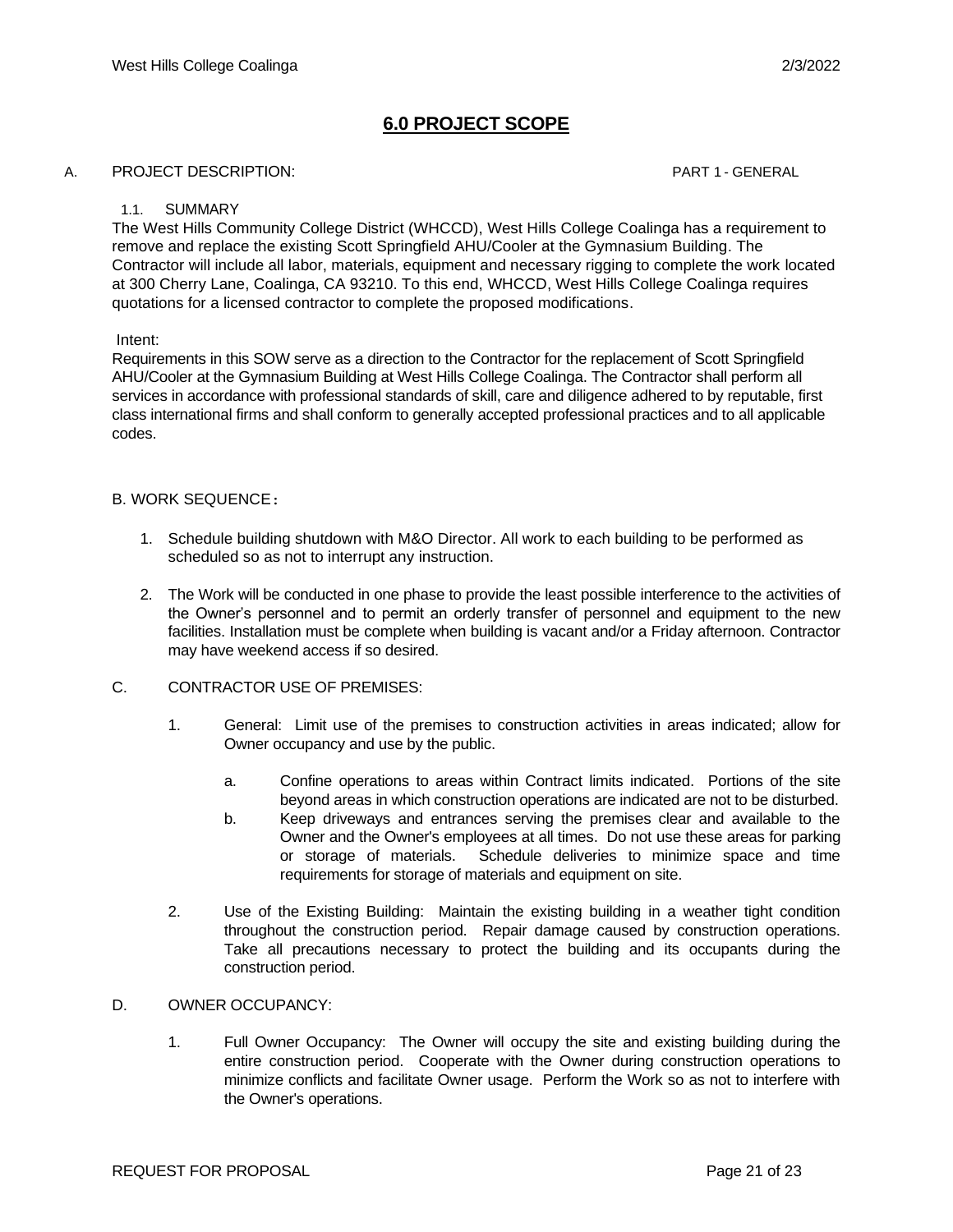#### E. GENERAL SCOPE OF WORK:

- 1. Contractor to inspect project site and inspect existing conditions/utilities.
- 2. Scheduling of work to be coordinated with college M/O Director.
- 3. Provide all necessary labor, tools and equipment to complete work within time frame stated in contract.
- 4. Contractor to inform Owner one (1) week before work is completed to schedule testing and inspection.
- 5. Work areas shall be cleaned / cleared on a daily basis. All construction debris to be removed from site upon completion of work by contractor.

## **F. SCOPE OF WORK:**

- 1. Coordinate schedule with M&O Director once AHU/Cooler lead time is identified.
- 2. Isolate and lock out electrical control and water supply to existing AHU.
- 3. Disconnect water lines, electrical, ducting transitions, piping and drain piping and remove mounting hardware.
- 4. Remove existing AHU and dispose of following government standards for disposal.
- 5. On rusted support beam, remove surface rust, prep and seal, paint with matching color of AHU/cooling unit.
- 6. Provide and install new Scott Springfield AHU/Cooler Model # HQ-280-AHU-25000. Connect mounting hardware.
- 7. New AHU/Cooler shall be physically the same size as the existing unit and will be set on existing beams, per manufacturer's recommendations.
- 8. Provide and install necessary electrical conduit, wire and fittings to connect the AHU controls, coordinate installation with existing controls vendor.
- 9. Provide and install miscellaneous pipe and fittings to reconnect existing piping using best piping practices and minimizing the number of fittings.
- 10. Install ducting transition, flex connector with Sun Cover.
- 11. Start, test and adjust system for proper operation.
- 12. Clean work area and provide College maintenance personnel with operating and maintenance instruction.
- 13. Provide Manufactures warranty of 12 months and 90 days labor warranty.

### **CONTRACTOR PROVISIONS**:

The Contractor shall supply everything necessary for the execution and completion of the work including Site preparation and installation performance shall be in accordance with all building codes and standards

### **WORKING HOURS:**

Working hours are to be 6am to 6pm. No work is to take place outside these hours unless Director M&O has given agreement.

#### **SITE PREPARATION AND CLEANING UP**

The Contractor shall at all times keep the work area, including storage areas, free from accumulations of waste materials. Before completing the work, the Contractor shall remove the work and premises any rubbish, tools, scaffolding, equipment, and materials that are not the property of the College. Unsightly materials and debris including excess soil, garbage, and equipment should be removed as required; while materials should be scheduled for delivery only as required for immediate use.